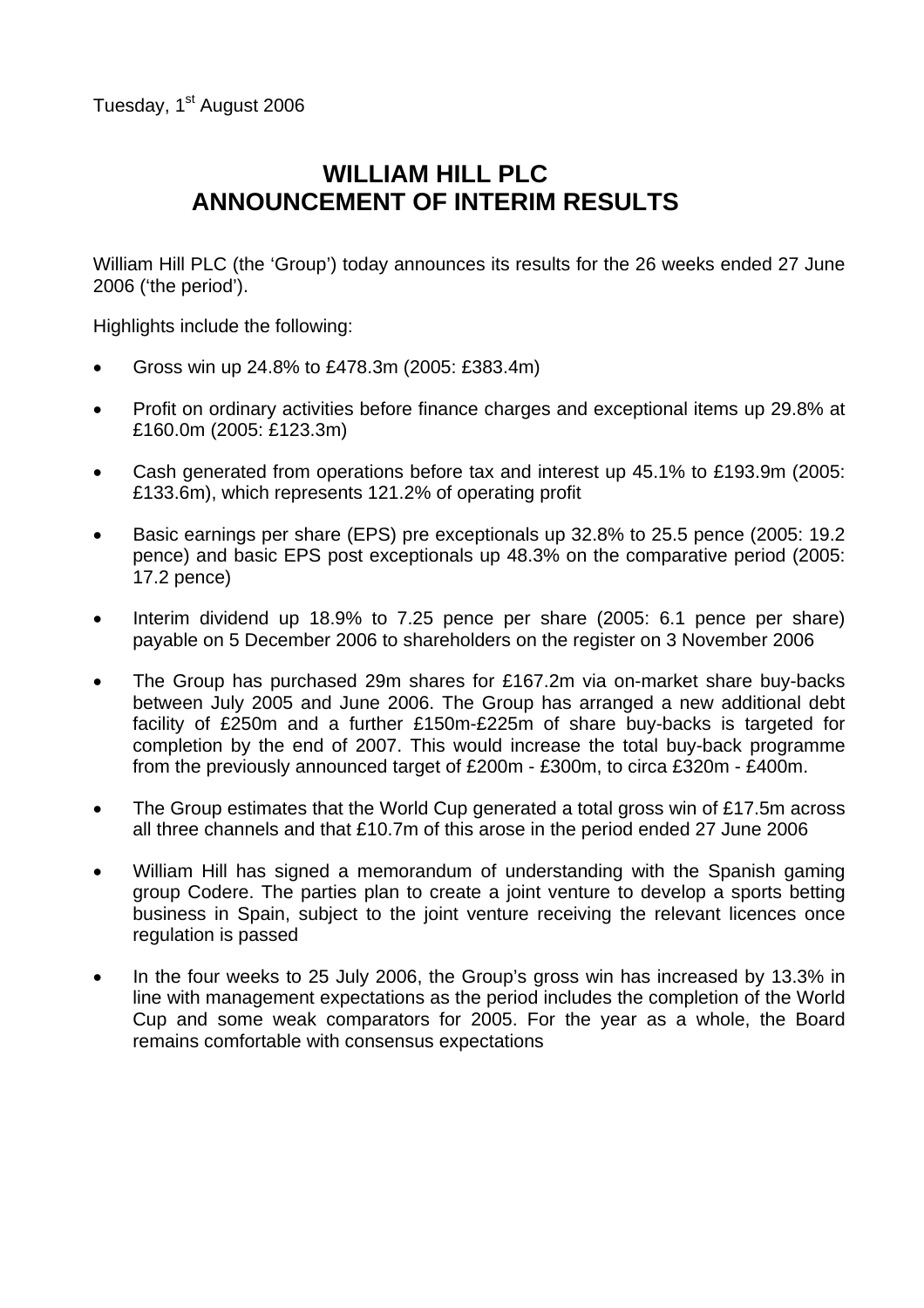Commenting on the results, Charles Scott, Chairman, said:

"The Group has seen strong profit growth in the period, with profit before finance charges and exceptional items 29.8% higher than last year. The Group has successfully integrated the Stanley Retail business and is on course to deliver the £20m of synergy and other benefits forecast at the end of 2005 for this acquisition.

We remain confident of the Group's future prospects and are committed to delivering value to shareholders. The Board has resolved to increase the interim dividend by 18.9% to 7.25p per share and remains committed to its programme of share buybacks. Having already completed £167.2m share repurchases out of the proposed buy-back programme of £200m-£300m announced in September 2005, we are now increasing our target to £320m to £400m".

### **Enquiries:**

| David Harding, Chief Executive              | Tel: 0208 918 3910 |
|---------------------------------------------|--------------------|
| Tom Singer, Chief Operating Officer         | Tel: 0208 918 3910 |
| Simon Lane, Group Finance Director          | Tel: 0208 918 3910 |
| Fiona Antcliffe, Deborah Spencer, Brunswick | Tel: 0207 404 5959 |

*There will be a presentation to analysts at 9.00 am today at the Lincoln Centre, 18 Lincoln's Inn Field, London WC2. Alternatively, it is possible to listen to the presentation by dialling +44 (0) 1452 561 263. The presentation will be recorded and will be available for a period of one week by dialling +44 (0) 1452 550 000 and using the replay access number 3534469#.* 

*The slide presentation will be available on the Investor Relations section of the website: [www.williamhillplc.co.uk.](http://www.williamhillplc.co.uk/)*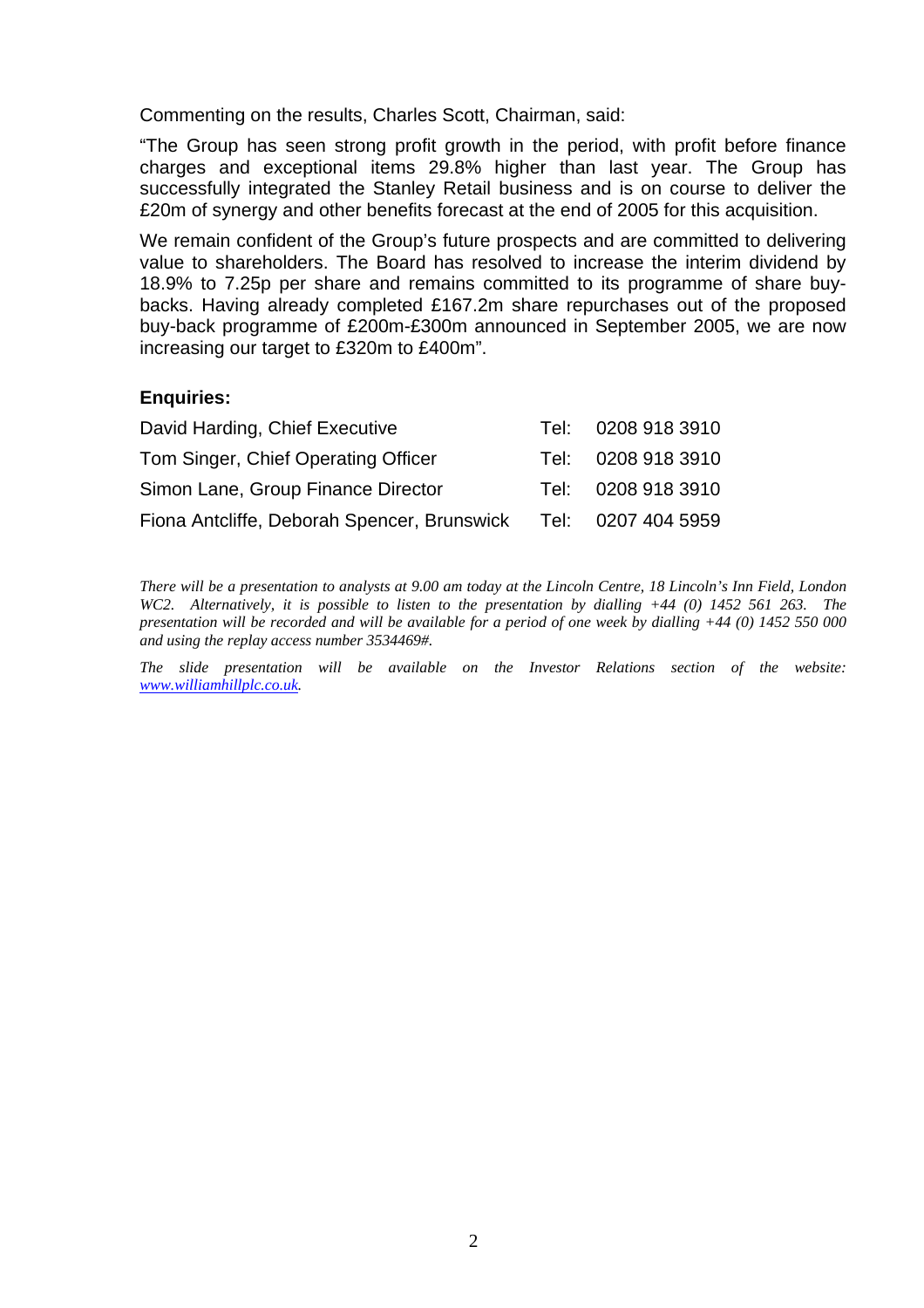# **CHIEF EXECUTIVE'S REVIEW**

The Group has produced a strong profit performance in the first half of 2006, leveraging the benefits of the Stanley Retail acquisition, which was completed in June last year. Strong performances from FOBTs and poker and the group stages of the World Cup, have boosted year-on-year gross win growth while operating expenses have been kept under tight control. Consequently, profit on ordinary activities before taxation and exceptional items was up 22.9% to £133.5m (2005: £108.6m) and earnings per share were 25.5p, a rise of 32.8% (after adjusting for last year's exceptional items) compared to the first half of 2005.

We have continued to invest in our business across all channels. Within the Retail estate, we have continued the development of our existing estate and have completed the replacement of text systems and electronic point of sale (EPOS) terminals within the Stanley Retail estate. The whole Retail estate now operates on identical operating systems and procedures. We have made good progress on the three-year programme to update our core bookmaking systems, started last year. We remain confident that this investment in our technology infrastructure will significantly improve the efficiency of our operations and will give us the flexibility to introduce more quickly new betting opportunities across all of our channels.

#### **Retail channel**

The Retail channel grew gross win by 29.4% to £374.4m (3.7% excluding Stanley Retail) and preexceptional profit increased by 39.4% to £124.1m (8.9% excluding Stanley Retail).

Within the original William Hill estate, excluding Stanley Retail, total gross win increased by 3.7%. In this part of the estate, gross win from over the counter (OTC) and amusement with prizes machines (AWPs) fell by 1.3% and 45.2%, respectively, but this was more than compensated for by an increase in FOBT gross win of 17.1%.

LBOs in the Stanley Retail estate performed better year-on-year in the period than those in the original William Hill estate with total gross win growing by 4.5%. FOBT gross win grew by 26.9% and OTC gross win showed a small 1.1% increase. These more than offset a 37.6% drop in AWP gross win.

The average number of FOBTs in the original William Hill estate increased to 6,033 (FY 2005: 5,892) in the period and in the Stanley Retail estate the average number of FOBTs was 1,554 compared to 1,539 in the second half of last year. The average net profit per machine per week in the William Hill estate was £493 (FY 2005: £402) in the first half and in the Stanley Retail estate was £348 (second half of 2005: £287). The improved profitability in the William Hill estate was due to a combination of greater gross win per machine and better contractual terms with our main FOBT supplier Leisure Link, which were effective from May 2005. The Stanley Retail estate's improved profitability is driven by similar factors. However, the imposition of Amusement Machine Licence Duty in August 2006 will adversely affect average profitability of each terminal in the second half of the year.

The average number of AWPs traded in the period fell to 292 in 2006 (FY 2005: 353) within the William Hill estate. In the Stanley Retail estate, the average number traded also fell from 386 AWPs in the second half of last year to 336 in the first half of this year.

Non-exceptional costs in the channel were up 28.7% (4.2% excluding Stanley Retail). Excluding Stanley Retail, there were minimal increases in staff costs due to reduced overtime and premium payments under the new shop staff employment contracts and productivity improvements resulting from the investment in EPOS. FOBT rentals fell due to more favourable contractual terms, which are exclusively profit-share based, and AWP rentals fell due to the reduction in the number of machines in the estate. Savings were also made due to a higher portion of VAT expense being recoverable following the change in tax regime for FOBTs. These savings were offset by increased provisions for staff bonuses; increases in rent and rates due to increased shop numbers and rent reviews; higher energy costs reflecting general market conditions; a recharge for WHTV, which is being trialed in the LBOs; and depreciation and maintenance charges as a result of introducing new text and EPOS systems.

We completed 83 development and shop fitting projects during the first half including 14 new licences, 30 extensions and resites and 39 shop fittings. Overall, we spent £17.9m on estate development in the first half of the year.

At 27 June 2006, we had 2,135 LBOs in the United Kingdom, 9 in the Channel Islands, 2 in the Isle of Man and 52 in the Republic of Ireland; a total of 2,198.

We have introduced the capability to take a wider range of Tote Direct bets across the estate, which has been favourably received by our customers. We also completed the rollout of our new text system and an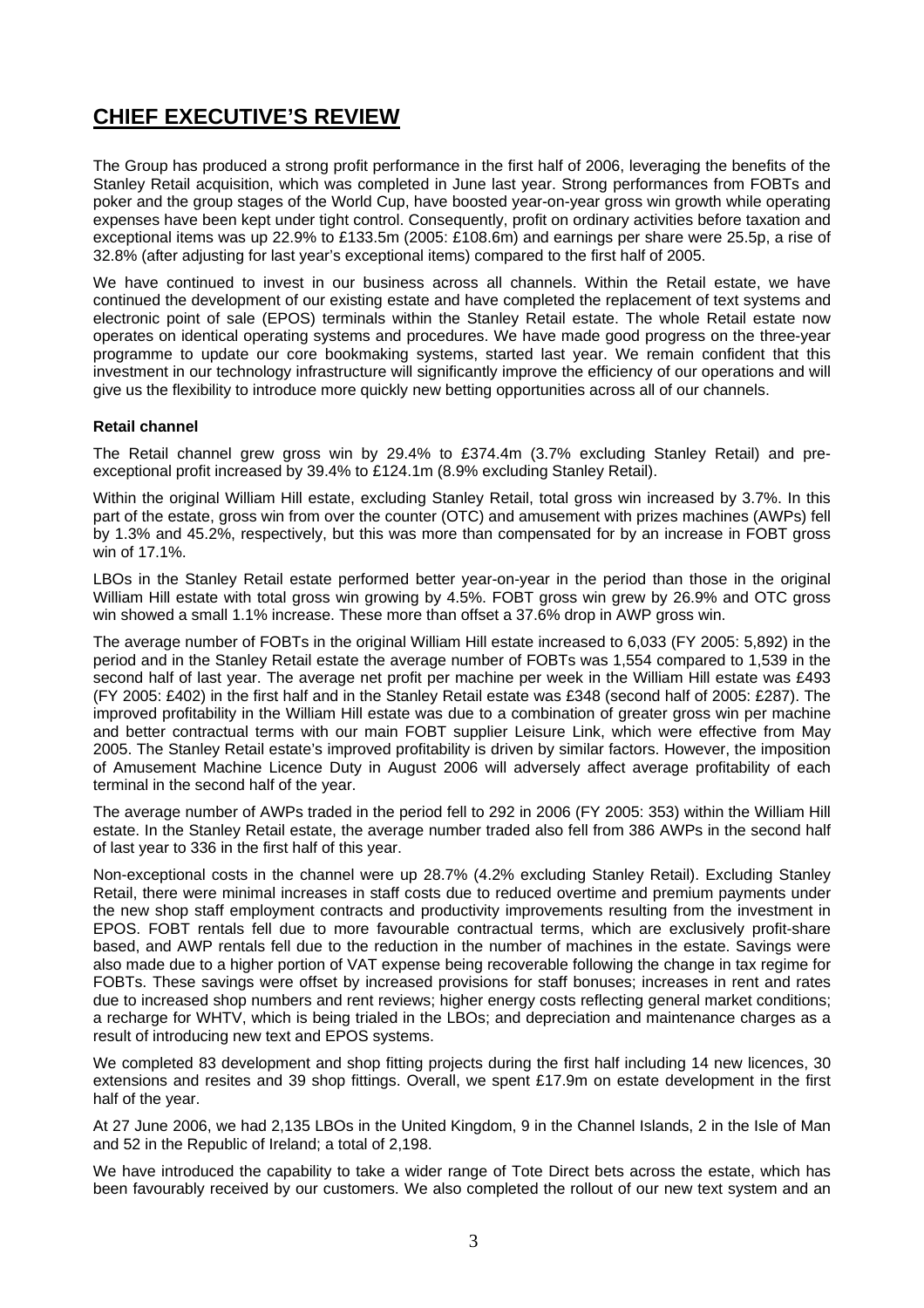EPOS system throughout the Stanley Retail estate during the period and the entire estate has been running on identical systems since the end of March.

#### **Telephone channel**

Telephone gross win grew by 4.5% to £29.9m but operating profit fell 17.9% to £6.4m.

The channel benefited from the World Cup and football betting in general as well as more normal horseracing results including a good result from the Grand National.

Costs in the channel were up 21.4% principally due to higher marketing spend, a higher allocation of Information System costs and an increase in staff bonus provisions.

We ended the half-year with 167,000 active telephone customers (27 December 2005: 174,000).

#### **Interactive channel**

Interactive gross win increased 14.2% to £70.7m and operating profit grew 13.2% to £35.9m.

Growth in gross win was seen across all major products. The strongest growth was in poker, which increased 44% during the period, although the rate of growth moderated during the World Cup. Both the casino and arcade have continued to experience strong growth, boosted by the introduction of new games and advertising.

We continue to expand our range of in-running betting opportunities on our sportsbook and we launched 6 new arcade games during the period that expanded our offering to 16 games.

We are engaged in a trial broadcast of Channel 854 (WH TV) content into our betting shops and we will finish evaluating the benefits of the Channel 854 shop broadcast in the second half of 2006.

Total active accounts increased to 395,000 as at 27 June 2006 (27 December 2005: 341,000).

Costs in the channel increased 13.5% mainly due to higher marketing spend and an increase in staff bonus provisions.

#### **Operating expenses**

Half-year expenses (net of operating income) for the Group were £221.2m, an increase of 25.8% (5.1% excluding Stanley Retail).

Excluding Stanley Retail, staff costs (which represented roughly half of our total costs) increased 6.9% in the period mainly reflecting provisions for profit based incentive schemes. Excluding these provisions from this period and the comparative period, staff costs have risen by only 0.4% reflecting an inflationary pay award partly offset by the new staffing contract introduced into the Retail estate last year and the improvement in productivity as a result of the rollout of EPOS. Property costs, which represented 16.0% of our total costs, were up 9.8% over the comparable period reflecting increases in rent and rates, in part driven by an increase in average shop size and an increase in the number of shops, as well as higher energy costs.

Depreciation and equipment maintenance costs increased 35.5% with the rollout of EPOS and text systems along with the supporting technology, although this was offset by staff costs savings. The cost of providing pictures and data to our LBOs was up 4.7% over the comparable period due to the size of the estate and price increases. Advertising and marketing costs, including the cost of casino bonus cash payments that are expensed in arriving at gross profit, were up 32.7% over the comparable period reflecting World Cup and other more general web-based advertising and promotions.

Other cost increases relate to our ongoing investment in information technology, EPOS capabilities and core bookmaking systems. All expenditure on information technology continues to be subject to rigorous cost benefit analysis and is tightly managed through formalised project and programme management systems.

#### **Stanley acquisition**

The integration of the Stanley Retail estate was completed by the end of March 2006 in accordance with the plans we drew up last year. Key tasks achieved in the period were the completion of the re-branding of the shops, installation throughout the Stanley estate of the same version of EPOS and audio-visual text systems already deployed in the William Hill estate and the closure of the Stanley Retail head office. We remain confident that the acquisition will deliver the synergies and other benefits of £20m we forecast at the end of last year. This compares with the original estimated synergies at the time of the acquisition of £13m.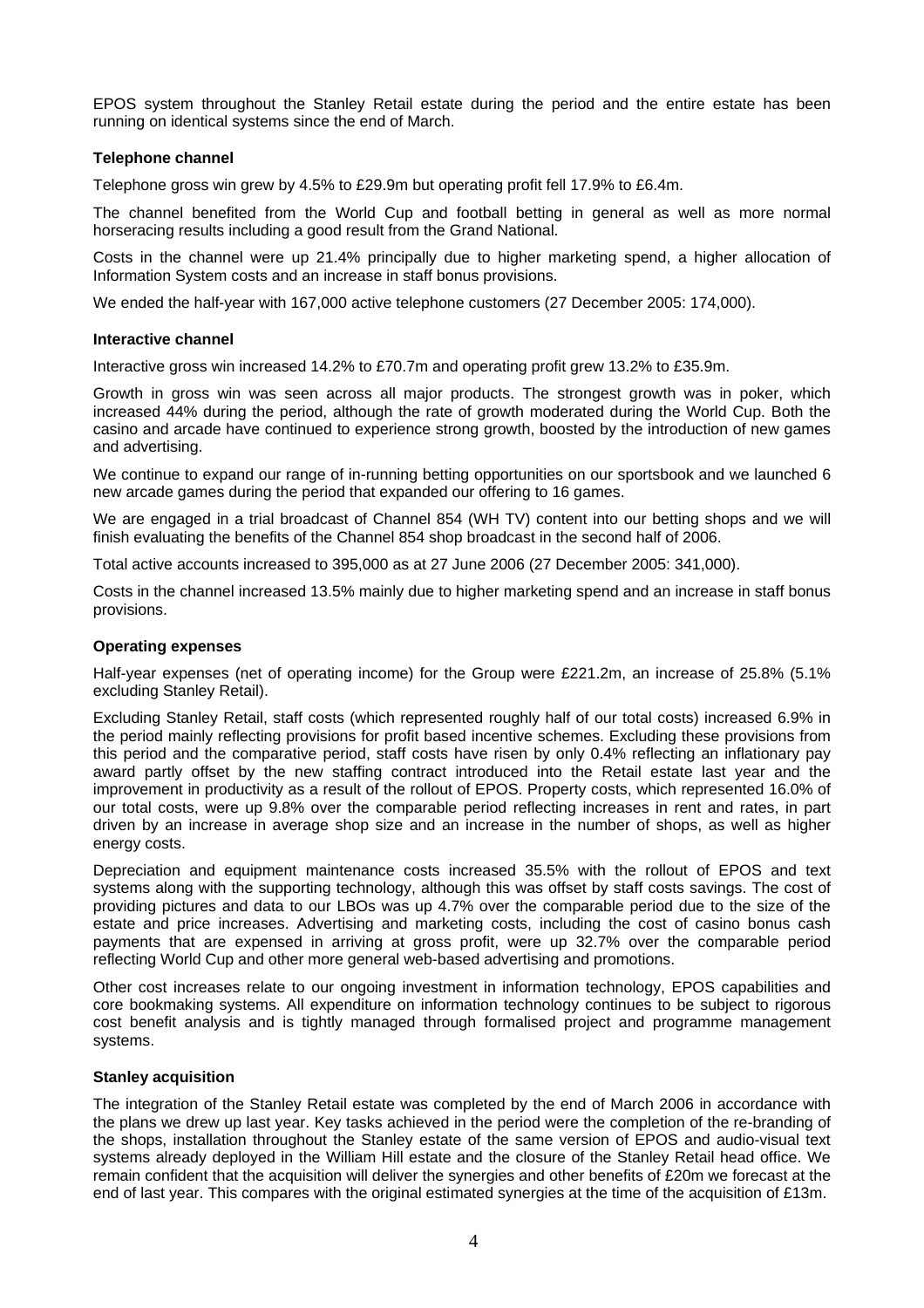#### **Regulatory development**

Following the passing by Parliament of the 2005 Gambling Act, the Gambling Commission has initiated its work in ensuring that its rules and regulations will be fit for purpose in preparation for when the Act becomes enforceable in 2007.

We will continue to work with our trade associations to assist the Gambling Commission to develop appropriate and proportionate regulations in this area and we look forward to the proposed deregulation that the Gambling Commission will eventually introduce, such as extended betting shop opening hours and the installation of higher payout gaming machines.

#### **International activities**

William Hill has signed a memorandum of understanding with the Spanish gaming group Codere. The parties plan to create a joint venture to develop a sports betting business in Spain, subject to the joint venture receiving the relevant licences once regulation is passed. Spain is one of the largest gambling markets in Europe, and several of Spain's regions are now developing legislation to regulate sports betting, allowing the establishment of land-based businesses. It is widely anticipated that the first of these regions will license sports betting in the next few months.

Codere is a Spanish company dedicated to the private gaming sector in Europe and Latin America. With more than 25 years experience, it operates slot machines, bingo halls, sports betting outlets, racetracks and casinos in Spain, Italy, Central and South America.

#### **Dividends and capital structure**

The Company will pay an interim dividend of 7.25 pence per share (2005: 6.1 pence per share) on 5 December 2006 to shareholders on the register on 3 November 2006. The 18.9% increase in the proposed interim dividend reflects the positive trading in the first half of 2006 and our confidence about the Group's future prospects.

Following the acquisition of Stanley Retail in June 2005 the Board considered the optimal capital structure and financing arrangements for William Hill as a public company. In September 2005, the Board announced it intended to maintain an efficient and flexible capital structure and would achieve these objectives by targeting a ratio of net debt to earnings before exceptional items, interest, tax, depreciation and amortisation (EBITDA) of approximately 3.5 times to be achieved over the medium term. The Board also announced that consistent with this target, it expected to return £200m – £300m within an 18 month period. By the end of June 2006, £167.2m had been returned by means of on-market share buy-backs.

The Board reconfirms its commitment to maintaining an efficient and flexible capital structure and its target net debt to EBITDA ratio of approximately 3.5 times to be achieved using a combination of dividend payments and share buy-backs. A new five-year bank facility of £250m has been arranged to underpin this objective. The net debt to EBITDA ratio at the period end was 3.1 times. The Board has targeted to return £150m-£225m in further share buy-backs by the end of 2007. This would increase the total buy-back programme from the previously announced target of £200m - £300m, to circa £320m - £400m.

#### **Adoption of International Financial Reporting Standards (IFRS)**

The Group has prepared its interim statements for the 26 week period ended 27 June 2006 using accounting policies consistent with IFRS.

The main impacts of the IFRS adoption are set out in note 11 of the financial information. As previously indicated, the impact on Group profitability is negligible and the adjustment to the balance sheet reflect primarily timing differences on the recognition of dividends and the presentation of goodwill, intangible assets and deferred tax balances.

In addition to these differences, there is a further presentational issue related to IFRS that impacts the financial information. Sportsbook bets have many of the characteristics of a derivative transaction as defined by IAS 39 'Financial Instruments: Recognition and Measurement' and consequently the Group has accounted for them under the provisions of that accounting standard. The main effect of this is that the amount recognised as revenue/turnover is now the profit and loss of trading those sportsbook bets rather than the amount originally staked. This is quite close to the gross win as previously disclosed by the Group except for a difference in respect of the treatment of VAT levied on FOBTs and AWPs. To prevent distortions in the year-on-year growth rates achieved by the Group, we have continued to disclose gross win in the above commentary as previously defined.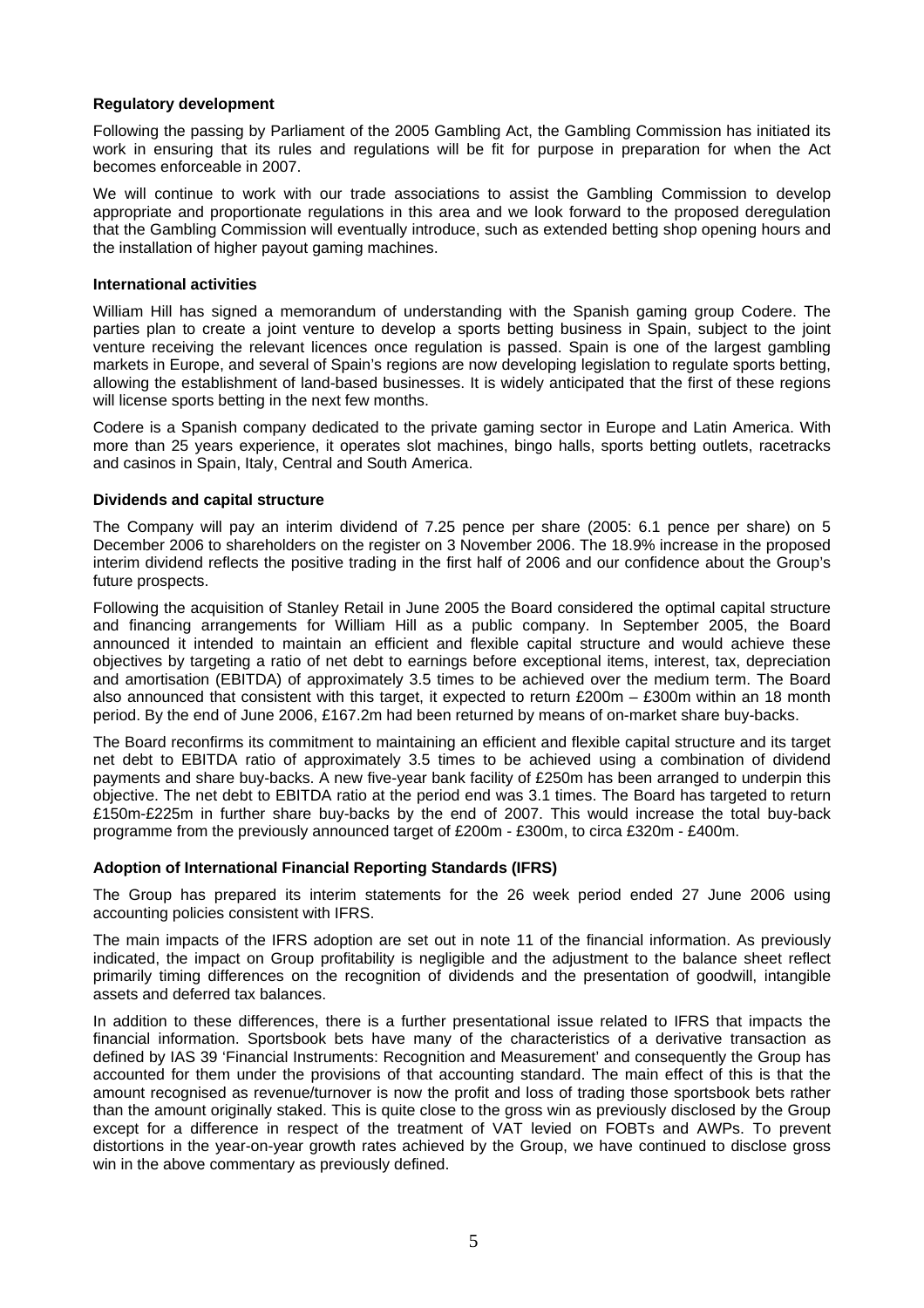The following is a reconciliation for the three periods presented between gross win and revenue as disclosed in the attached financial information:

|                       | 26 weeks<br>to 27 June<br>2006 | 26 weeks<br>to 28 June<br>2005 | 52 weeks<br>to 27 Dec<br>2005 |
|-----------------------|--------------------------------|--------------------------------|-------------------------------|
|                       | £m                             | £m                             | £m                            |
| Gross win             | 478.3                          | 383.4                          | 807.7                         |
| VAT on AWPs and FOBTs | (18.1)                         | (0.4)                          | (2.4)                         |
| Revenue               | 460.2                          | 383.0                          | 805.3                         |

#### **Current trading**

In the four weeks to 25 July 2006, the Group's gross win has increased by 13.3% in line with management expectations as the period includes the completion of the World Cup and some weak comparators for 2005. For the year as a whole, the Board remains comfortable with consensus expectations.

The Group estimates that the World Cup generated a total gross win of £17.5m across all three channels, of which £10.7m was included in the first half of the year and £6.8m will be included in the second half. We estimate that roughly half of the gross win generated by this competition represented substitution of betting on other sports events.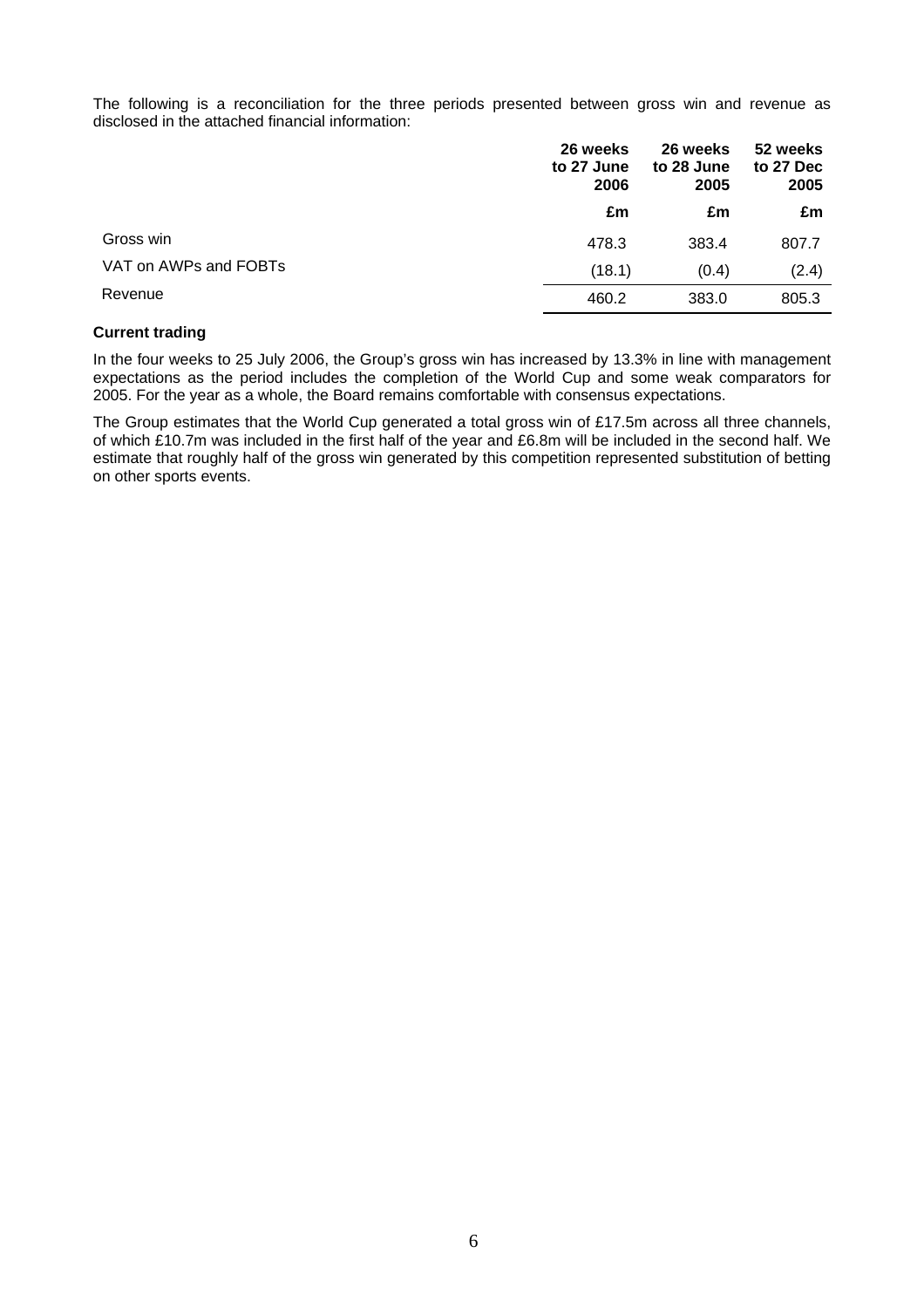#### **Consolidated Income and Expense Statement**

for the 26 weeks ended 27 June 2006

|                               |                | <b>Unaudited</b> | Unaudited       |                     |
|-------------------------------|----------------|------------------|-----------------|---------------------|
|                               |                | 26 weeks         | 26 weeks        | 52 weeks            |
|                               |                | ended            | ended           | ended               |
|                               |                | 27 June<br>2006  | 28 June<br>2005 | 27 December<br>2005 |
|                               | <b>Notes</b>   | £m               | £m              | £m                  |
|                               |                |                  |                 |                     |
| <b>Amounts wagered</b>        | $\overline{2}$ | 6,561.0          | 5,054.5         | 10,746.1            |
|                               |                |                  |                 |                     |
| <b>Revenue</b>                | $\overline{2}$ | 460.2            | 383.0           | 805.3               |
| Cost of sales                 |                | (80.7)           | (85.2)          | (174.1)             |
| <b>Gross profit</b>           | $\overline{2}$ | 379.5            | 297.8           | 631.2               |
| Other operating income        |                | 3.8              | 3.0             | 5.9                 |
| Other operating expenses      |                | (225.0)          | (178.9)         | (394.7)             |
| Share of results of associate |                | 1.7              | 1.4             | 2.6                 |
| <b>Exceptional items</b>      | 3              | $\blacksquare$   | (7.2)           | (26.9)              |
| <b>Operating profit</b>       | $\overline{2}$ | 160.0            | 116.1           | 218.1               |
| Investment income             | 4              | 6.6              | 5.6             | 11.1                |
| Finance costs                 | 5              | (33.1)           | (22.6)          | (54.6)              |
| Profit before tax             | $\overline{2}$ | 133.5            | 99.1            | 174.6               |
| Tax                           | 6              | (38.1)           | (31.5)          | (61.5)              |
| Profit for the period         |                | 95.4             | 67.6            | 113.1               |
|                               |                |                  |                 |                     |
| Earnings per share (pence)    |                |                  |                 |                     |
| <b>Basic</b>                  | 8              | 25.5             | 17.2            | 29.0                |
| <b>Diluted</b>                | 8              | 25.1             | 16.9            | 28.6                |

All amounts relate to continuing operations for the current financial period.

### **Consolidated Statement of Recognised Income and Expense**

for the 26 weeks ended 27 June 2006

|                                                          | <b>Unaudited</b> | Unaudited        |                      |
|----------------------------------------------------------|------------------|------------------|----------------------|
|                                                          | 26 weeks         | 26 weeks         | 52 weeks             |
|                                                          | ended<br>27 June | ended<br>28 June | ended<br>27 December |
|                                                          | 2006             | 2005             | 2005                 |
|                                                          | £m               | £m               | £m                   |
|                                                          |                  |                  |                      |
| Gain/(loss) on cash flow hedges                          | 9.5              | (1.3)            | (0.5)                |
| Actuarial gain/(loss) on defined benefit pension scheme  | 9.0              | (5.7)            | (1.6)                |
| Exchange difference on translation of foreign operations | $\blacksquare$   | (0.1)            |                      |
| Tax on items taken directly to equity                    | (5.8)            | 2.2              | 0.2                  |
| Change in associate net assets due to share repurchase   | (1.6)            |                  |                      |
| Net income/(loss) recognised directly in equity          | 11.1             | (4.9)            | (1.9)                |
| Transferred to income statement on cash flow hedges      | 0.6              | 0.4              | 1.4                  |
| Profit for the period                                    | 95.4             | 67.6             | 113.1                |
| Total recognised income and expense for the period       | 107.1            | 63.1             | 112.6                |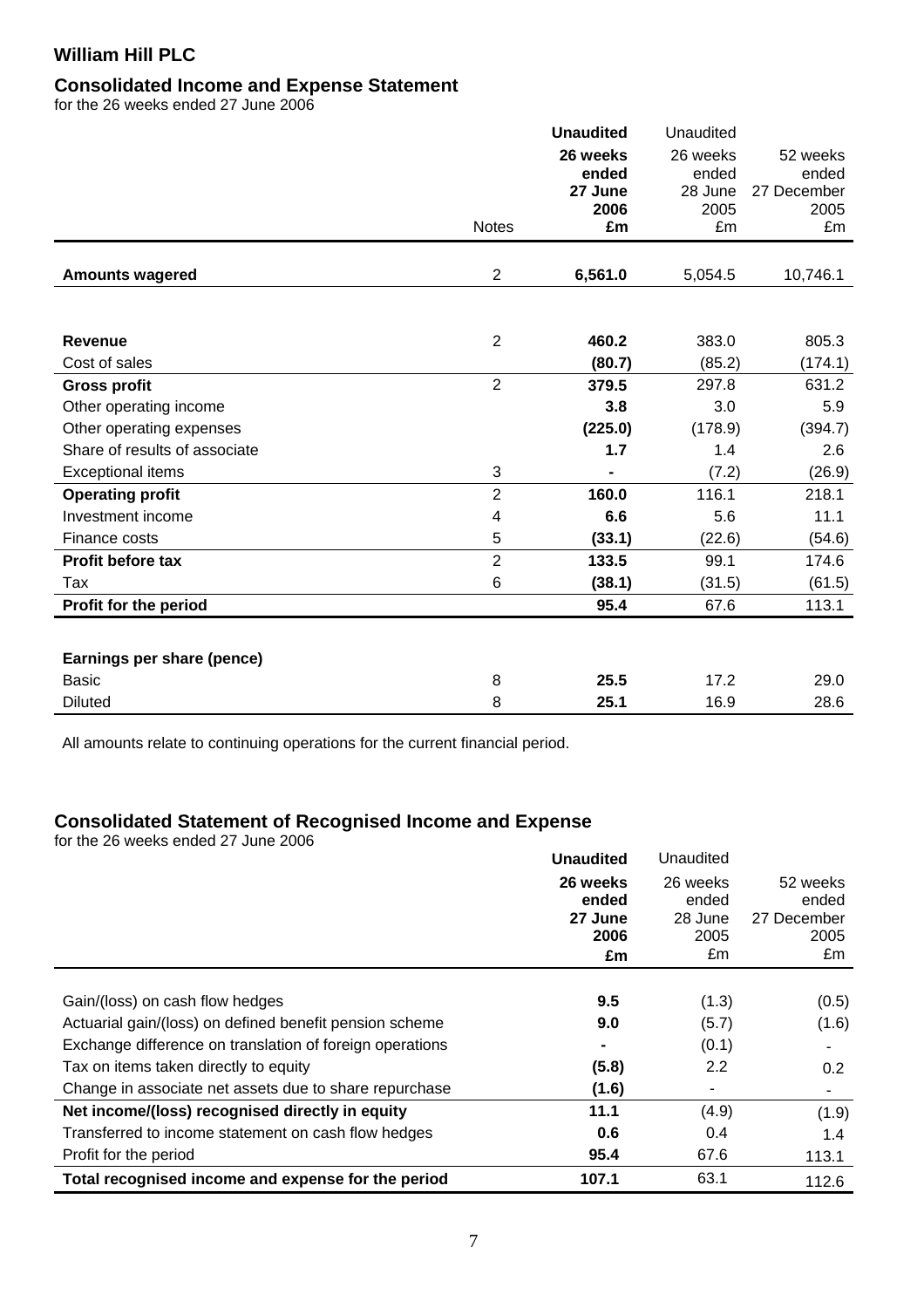# **Consolidated Balance Sheet**

as at 27 June 2006

|                                         |                | <b>Unaudited</b> | Unaudited  |             |
|-----------------------------------------|----------------|------------------|------------|-------------|
|                                         |                | 27 June          | 28 June    | 27 December |
|                                         | <b>Notes</b>   | 2006<br>£m       | 2005<br>£m | 2005<br>£m  |
|                                         |                |                  |            |             |
| <b>Non-current assets</b>               |                |                  |            |             |
| Goodwill                                |                | 865.7            | 876.4      | 865.7       |
| Other intangible assets                 |                | 471.9            | 477.7      | 467.0       |
| Property, plant and equipment           |                | 190.6            | 162.6      | 174.5       |
| Interest in associate                   |                | 3.5              | 4.3        | 3.4         |
| Deferred tax assets                     |                | 14.0             | 25.5       | 17.5        |
|                                         |                | 1,545.7          | 1,546.5    | 1,528.1     |
| <b>Current assets</b>                   |                |                  |            |             |
| Inventories                             |                | 0.7              | 0.3        | 0.4         |
| Trade and other receivables             |                | 34.4             | 19.2       | 20.4        |
| Assets held for resale                  |                |                  | 14.5       |             |
| Cash and cash equivalents               |                | 87.6             | 160.1      | 76.6        |
|                                         |                | 122.7            | 194.1      | 97.4        |
| <b>Total assets</b>                     | $\overline{2}$ | 1,668.4          | 1,740.6    | 1,625.5     |
| <b>Current liabilities</b>              |                |                  |            |             |
| Trade and other payables                |                | (108.6)          | (86.1)     | (87.0)      |
| <b>Tax liabilities</b>                  |                |                  |            |             |
| Bank overdraft and loans                |                | (80.6)           | (58.4)     | (56.7)      |
|                                         |                | (0.8)<br>(190.0) | (144.5)    | (143.7)     |
|                                         |                |                  |            |             |
| <b>Non current liabilities</b>          |                |                  |            |             |
| Bank loans due after more than one year |                | (1,048.2)        | (1,075.6)  | (1,016.1)   |
| Retirement benefit obligations          |                | (41.2)           | (62.3)     | (49.3)      |
| Other provisions                        |                | (1.7)            |            | (7.5)       |
| Deferred tax liabilities                |                | (163.9)          | (161.8)    | (160.3)     |
|                                         |                | (1, 255.0)       | (1, 299.7) | (1, 233.2)  |
| <b>Total liabilities</b>                | $\overline{c}$ | (1,445.0)        | (1,444.2)  | (1,376.9)   |
| <b>Net assets</b>                       |                | 223.4            | 296.4      | 248.6       |
|                                         |                |                  |            |             |
| <b>Equity</b>                           |                |                  |            |             |
| Called up share capital                 | 9              | 37.6             | 40.5       | 39.1        |
| Share premium account                   | 9              | 311.3            | 311.3      | 311.3       |
| Capital redemption reserve              | 9              | 4.6              | 1.7        | 3.1         |
| Merger reserve                          | 9              | (26.1)           | (26.1)     | (26.1)      |
| Own shares held                         | 9              | (51.4)           | (59.3)     | (57.5)      |
| Hedging and translation reserves        | 9              | 6.0              | (2.9)      | (1.1)       |
| Retained earnings                       | 9              | (58.6)           | 31.2       | (20.2)      |
| <b>Total equity</b>                     | 9              | 223.4            | 296.4      | 248.6       |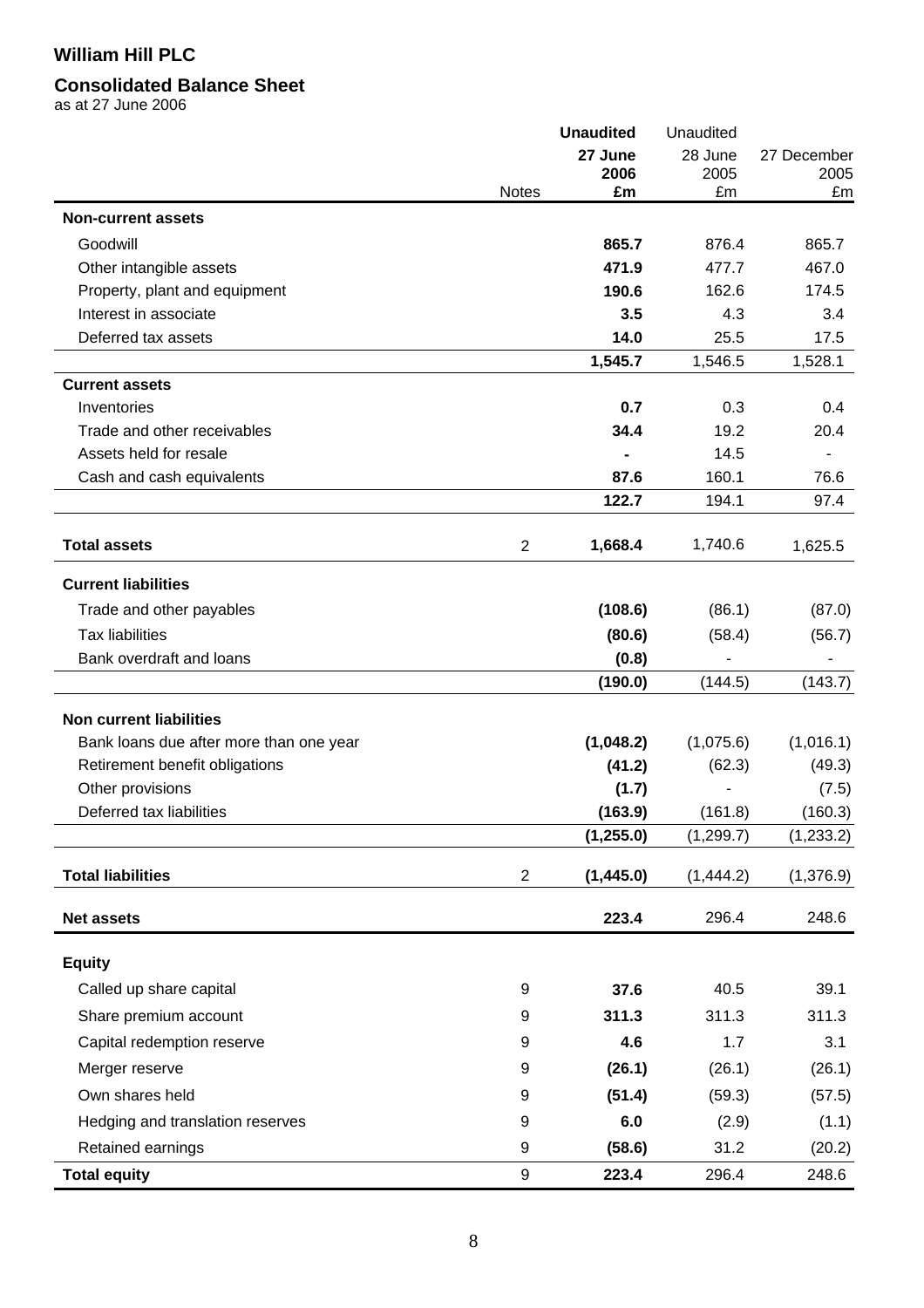# **Consolidated Cash Flow Statement**

for the 26 weeks ended 27 June 2006

|                                                         |              | <b>Unaudited</b><br>26 weeks<br>ended<br>27 June<br>2006 | Unaudited<br>26 weeks<br>ended<br>28 June<br>2005 | 52 weeks<br>ended<br>27 December<br>2005 |
|---------------------------------------------------------|--------------|----------------------------------------------------------|---------------------------------------------------|------------------------------------------|
|                                                         | <b>Notes</b> | £m                                                       | £m                                                | £m                                       |
| Net cash from operating activities                      | 10           | 145.2                                                    | 91.7                                              | 156.6                                    |
| <b>Investing activities</b>                             |              |                                                          |                                                   |                                          |
| Dividend from associate                                 |              |                                                          |                                                   | 2.1                                      |
| Interest received                                       |              | 1.4                                                      | 1.4                                               | 2.6                                      |
| Proceeds on disposal of property, plant and equipment   |              | 2.3                                                      | 0.4                                               | 0.7                                      |
| Purchases of property, plant and equipment              |              | (30.2)                                                   | (23.1)                                            | (52.0)                                   |
| Purchases of betting licences                           |              | (1.1)                                                    | (0.9)                                             | (1.9)                                    |
| Expenditure on computer software                        |              | (4.8)                                                    | (2.0)                                             | (2.5)                                    |
| Acquisition of subsidiary                               |              |                                                          | (500.2)                                           | (498.6)                                  |
| Disposal of LBOs net of costs                           |              |                                                          |                                                   | 34.4                                     |
| Net cash used in investing activities                   |              | (32.4)                                                   | (524.4)                                           | (515.2)                                  |
| <b>Financing activities</b>                             |              |                                                          |                                                   |                                          |
| Purchase of own shares                                  |              | (88.9)                                                   |                                                   | (76.8)                                   |
| SAYE share option redemptions                           |              | 0.1                                                      |                                                   | 2.7                                      |
| Dividends paid                                          |              | (45.4)                                                   | (43.1)                                            | (66.6)                                   |
| Repayments of borrowings                                |              |                                                          | (500.0)                                           | (500.0)                                  |
| New bank loans raised                                   |              | 32.4                                                     | 1,080.0                                           | 1,020.0                                  |
| New facility debt issue costs                           |              |                                                          | (4.6)                                             | (4.6)                                    |
| Net cash used in financing activities                   |              | (101.8)                                                  | 532.3                                             | 374.7                                    |
| Net increase in cash and cash equivalents in the period |              | 11.0                                                     | 99.6                                              | 16.1                                     |
| Cash and cash equivalents at start of period            |              | 76.6                                                     | 60.5                                              | 60.5                                     |
| Cash and cash equivalents at end of period              |              | 87.6                                                     | 160.1                                             | 76.6                                     |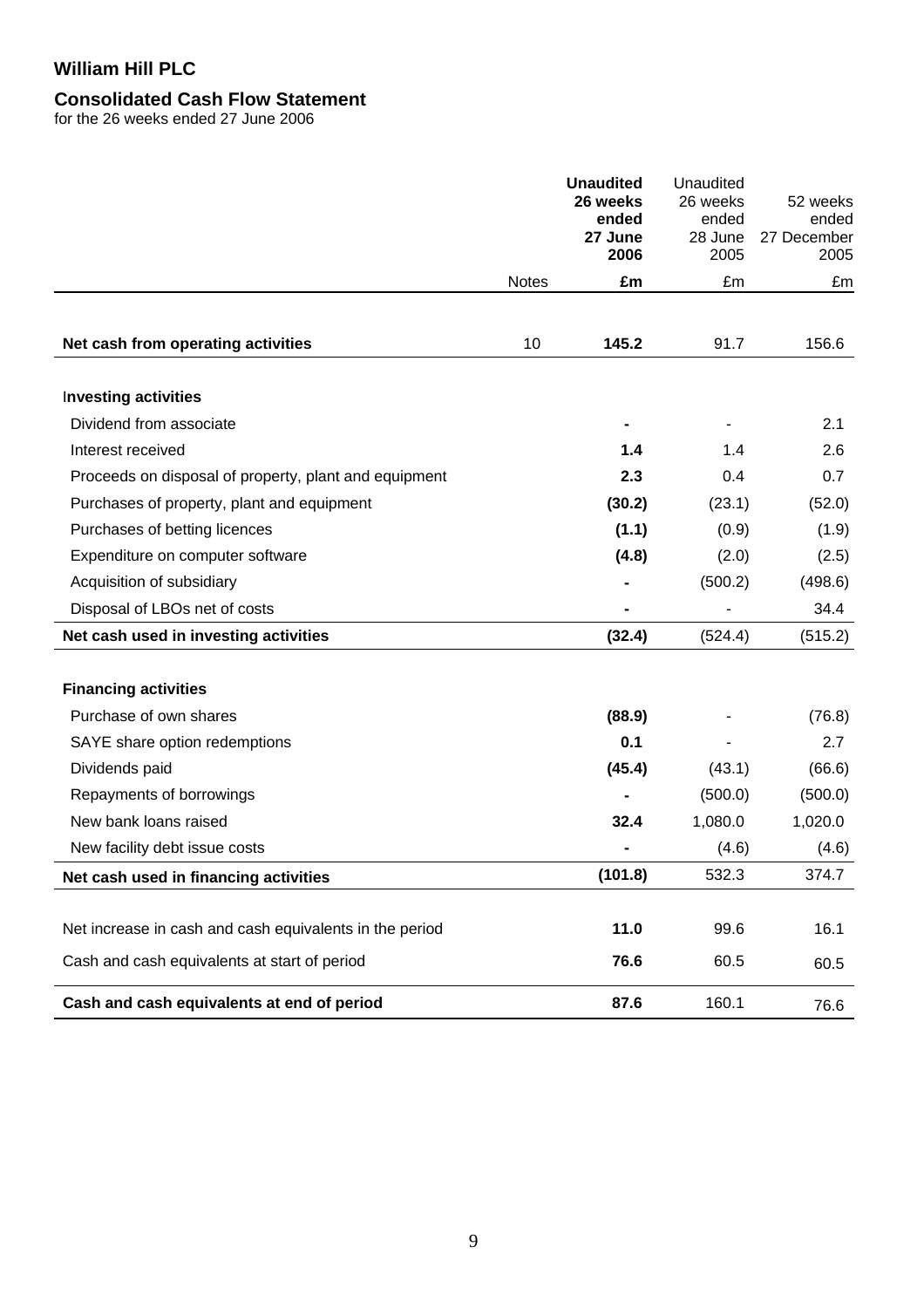### **Notes to the Financial Information**

for the 26 weeks ended 27 June 2006

#### **1. Basis of accounting**

William Hill PLC is a Company incorporated in the United Kingdom under the Companies Act 1985. The address of the registered office is Greenside House, 50 Station Road, London N22 7TP.

Prior to this accounting period, the Group prepared its audited annual financial statements under UK Generally Accepted Accounting Principles (UK GAAP). For periods commencing 28 December 2005, the Group is required to prepare its annual consolidated financial statements in accordance with International Financial Reporting Standards (IFRS) including International Accounting Standards (IAS) and interpretations issued by the International Accounting Standards Board (IASB) and its committees, and as endorsed by the European Commission. As the financial statements for the 52 weeks ended 26 December 2006 will include comparatives for the 52 weeks ended 27 December 2005, the Group's date of transition to IFRS under IFRS 1 'First-time Adoption of International Financial Reporting Standards' is 29 December 2004 and the comparatives will be restated under the provisions of IFRS. Note 11 of this interim financial information sets out how the Group's previously reported performance and financial position are affected by the change to IFRS.

The interim financial information for the 26 weeks ended 27 June 2006, which have been approved by a committee of the board of directors on 31 July 2006, has been prepared on the basis of the accounting policies set out in pages 5 to 11 of the Group's pro-forma IFRS accounts for the 52 weeks ended 27 December 2005, which can be found on the Group's website *www.williamhillplc.co.uk*. This interim report should therefore be read in conjunction with the 2005 pro-forma information.

The accounting policies used in the preparation of the interim financial information have been consistently applied to all periods presented. The Group has not adopted all of the provisions of IAS 34 'Interim Financial Reporting' in this interim financial information.

IFRS 1 sets out the procedures that the Group must follow when it adopts IFRS for the first time as the basis for preparing its consolidated financial statements. Under IFRS 1 the Group will be required to establish its IFRS accounting policies as at 26 December 2006 and, in general, apply these retrospectively to determine the IFRS opening balance sheet at its date of transition, 29 December 2004. IFRS 1 provides a number of optional exceptions to this general principle. The most significant of these are set out below, together with a description in each case of whether an exception has been adopted by the Group.

#### *Business combinations*

The Group has elected not to apply IFRS 3 'Business Combinations' retrospectively to business combinations that took place before the 30 December 2003.

#### *Employee benefits*

The Group has recognised actuarial gains and losses in relation to employee benefit schemes at 29 December 2004. The Group has recognised actuarial gains and losses in full in the period in which they occur in the statement of recognised income and expense in accordance with the amendment to IAS 19 'Employee Benefits', issued on 16 December 2004.

#### *Share-based payments*

The Group has elected to apply IFRS 2 'Share-based Payment' to all relevant share based payment transactions granted after 7 November 2002 but not fully vested at 29 December 2004.

#### *Financial instruments*

The Group has applied IAS 32 'Financial Instruments: Disclosure and Presentation' and IAS 39 'Financial Instruments: Recognition and Measurement' for all periods presented and has therefore not taken advantage of the exemption in IFRS 1 that would enable the Group to only apply these standards from 28 December 2005.

The interim report for the 26 weeks ended 27 June 2006 does not constitute statutory accounts within the meaning of section 240 of the Companies Act 1985. The results for the 52 week period ended 27 December 2005 have been filed with the Registrar of Companies. The auditors' report contained therein, was unqualified and did not contain a statement under section 237 (2) or (3) of the Companies Act 1985.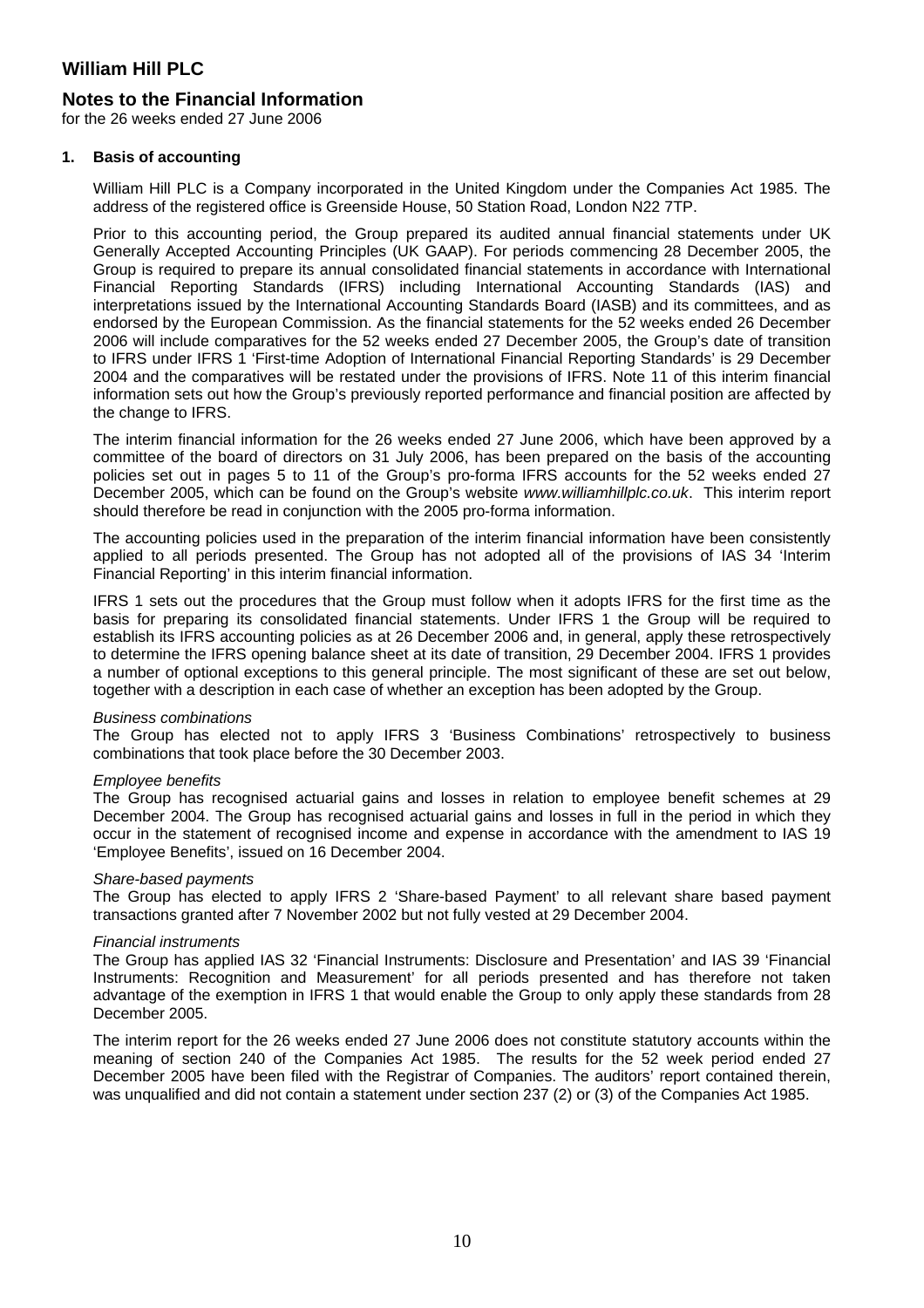### **Notes to the Financial Information**

for the 26 weeks ended 27 June 2006

#### **2. Segmental information**

For management purposes, the Group is currently organised into three principal operating divisions – retail, telephone and interactive. These divisions are the basis on which the Group reports its primary segment information.

Business segment information for the 26 weeks ended 27 June 2006:

|                                  | Retail<br>£m | Telephone Interactive<br>£m<br>£m |         | Other<br>Corporate<br>£m<br>£m |           | Group<br>£m |
|----------------------------------|--------------|-----------------------------------|---------|--------------------------------|-----------|-------------|
|                                  |              |                                   |         |                                |           |             |
| Amounts wagered                  | 5,695.8      | 324.4                             | 526.9   | 13.9                           |           | 6,561.0     |
| Payout                           | (5, 339.5)   | (294.5)                           | (456.2) | (10.6)                         | ۰         | (6, 100.8)  |
| <b>Revenue</b>                   | 356.3        | 29.9                              | 70.7    | 3.3                            |           | 460.2       |
| GPT, duty, levies and other cost |              |                                   |         |                                |           |             |
| of sales                         | (58.9)       | (7.6)                             | (13.8)  | (0.4)                          |           | (80.7)      |
| Gross profit                     | 297.4        | 22.3                              | 56.9    | 2.9                            | ٠         | 379.5       |
| Depreciation                     | (11.8)       | (0.7)                             | (1.1)   | (0.1)                          | (0.5)     | (14.2)      |
| Other administrative expenses    | (161.5)      | (15.2)                            | (19.9)  | (3.8)                          | (6.6)     | (207.0)     |
| Share of result of associate     |              |                                   |         |                                | 1.7       | 1.7         |
| <b>Operating profit/(loss)</b>   | 124.1        | 6.4                               | 35.9    | (1.0)                          | (5.4)     | 160.0       |
| Investment income                |              |                                   | ٠       |                                | 6.6       | 6.6         |
| Finance costs                    |              |                                   |         |                                | (33.1)    | (33.1)      |
| Profit/(loss) before tax         | 124.1        | 6.4                               | 35.9    | (1.0)                          | (31.9)    | 133.5       |
|                                  |              |                                   |         |                                |           |             |
| <b>Balance sheet information</b> |              |                                   |         |                                |           |             |
| <b>Total assets</b>              | 1,339.4      | 88.4                              | 123.6   | 12.3                           | 104.7     | 1,668.4     |
| <b>Total liabilities</b>         | (63.8)       | (6.6)                             | (25.5)  | (0.5)                          | (1,348.6) | (1,445.0)   |
| Investment in associate          |              |                                   |         |                                | 3.5       | 3.5         |
| Capital additions                | 26.3         | 0.3                               | 7.8     |                                | 1.1       | 35.5        |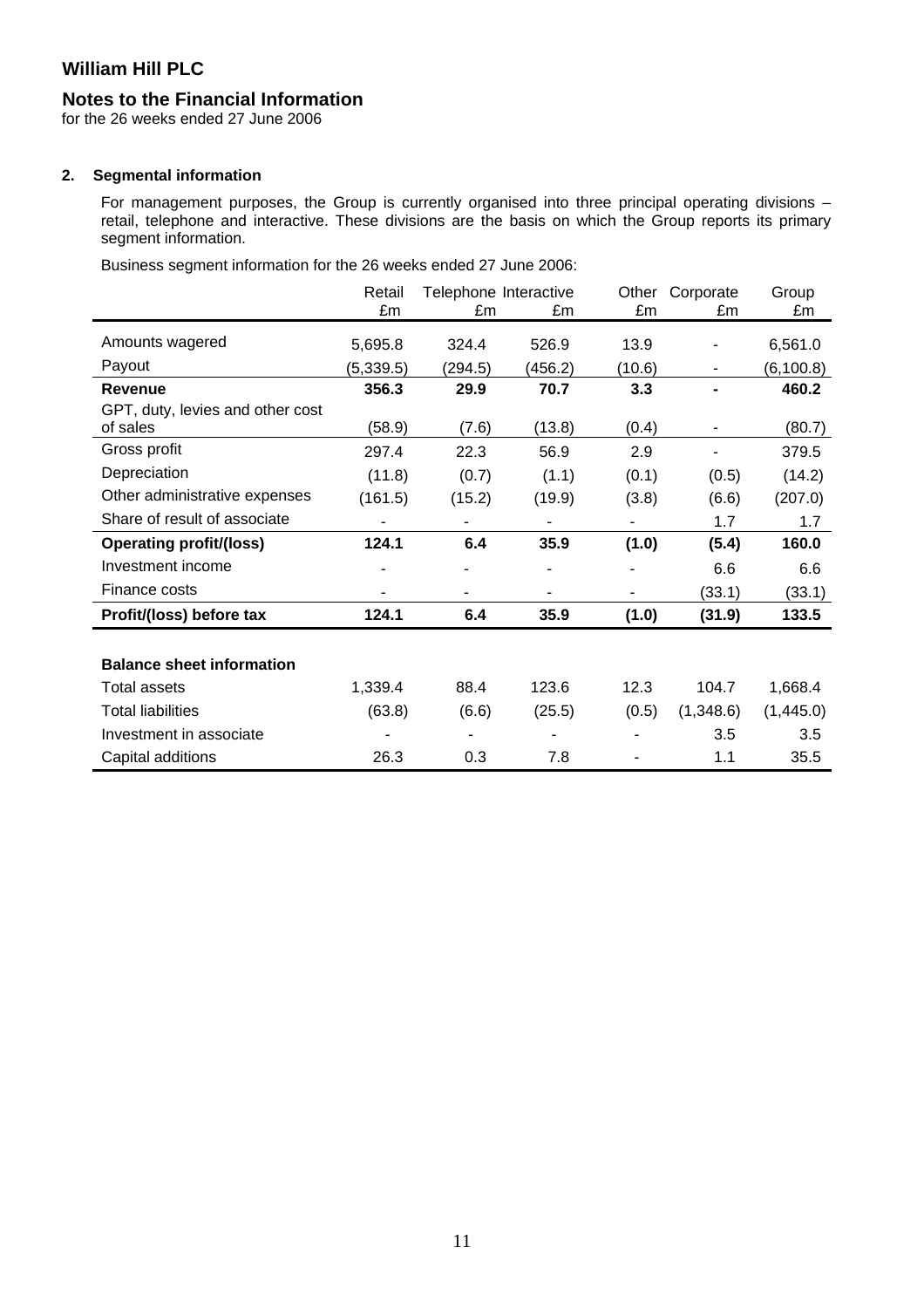### **Notes to the Financial Information**

for the 26 weeks ended 27 June 2006

### **2. Segmental information (continued)**

Business segment information for the 26 weeks ended 28 June 2005:

|                                  | Retail    | Telephone Interactive |         | Other  | Corporate | Group     |
|----------------------------------|-----------|-----------------------|---------|--------|-----------|-----------|
|                                  | £m        | £m                    | £m      | £m     | £m        | £m        |
| Amounts wagered                  | 4,298.7   | 331.8                 | 409.7   | 14.3   |           | 5,054.5   |
| Payout                           | (4,009.7) | (303.2)               | (347.8) | (10.8) |           | (4,671.5) |
| Revenue                          | 289.0     | 28.6                  | 61.9    | 3.5    |           | 383.0     |
| GPT, duty, levies and other cost |           |                       |         |        |           |           |
| of sales                         | (65.3)    | (7.7)                 | (11.7)  | (0.5)  |           | (85.2)    |
| Gross profit                     | 223.7     | 20.9                  | 50.2    | 3.0    |           | 297.8     |
| Depreciation                     | (8.0)     | (0.3)                 | (0.5)   | (0.1)  | (0.4)     | (9.3)     |
| Other administrative expenses    | (126.7)   | (12.8)                | (18.0)  | (3.2)  | (5.9)     | (166.6)   |
| Share of result of associate     |           |                       |         |        | 1.4       | 1.4       |
| <b>Exceptional items</b>         | (4.4)     |                       |         |        | (2.8)     | (7.2)     |
| <b>Operating profit/(loss)</b>   | 84.6      | 7.8                   | 31.7    | (0.3)  | (7.7)     | 116.1     |
| Investment income                |           |                       |         |        | 5.6       | 5.6       |
| Finance costs                    |           |                       |         |        | (22.6)    | (22.6)    |
| Profit/(loss) before tax         | 84.6      | 7.8                   | 31.7    | (0.3)  | (24.7)    | 99.1      |
|                                  |           |                       |         |        |           |           |
| <b>Balance sheet information</b> |           |                       |         |        |           |           |
| <b>Total assets</b>              | 1,317.1   | 79.6                  | 138.1   | 15.4   | 190.4     | 1,740.6   |
| <b>Total liabilities</b>         | (48.6)    | (6.5)                 | (16.7)  | (0.6)  | (1,371.8) | (1,444.2) |
| Investment in associate          |           |                       |         |        | 4.3       | 4.3       |
| Capital additions                | 18.6      |                       | 3.8     |        | 0.4       | 22.8      |

Business segment information for the 52 weeks ended 27 December 2005:

|                                  | Retail                | Telephone Interactive |         | Other  | Corporate | Group     |
|----------------------------------|-----------------------|-----------------------|---------|--------|-----------|-----------|
|                                  | £m                    | £m                    | £m      | £m     | £m        | £m        |
| Amounts wagered                  | 9,285.5               | 605.8                 | 826.0   | 28.8   | ٠         | 10,746.1  |
| Payout                           | (8,664.5)             | (552.4)               | (702.7) | (21.2) | ۰         | (9,940.8) |
| <b>Revenue</b>                   | 621.0                 | 53.4                  | 123.3   | 7.6    |           | 805.3     |
| GPT, duty, levies and other cost |                       |                       |         |        |           |           |
| of sales                         | (136.3)               | (13.8)                | (23.0)  | (1.0)  |           | (174.1)   |
| Gross profit                     | 484.7                 | 39.6                  | 100.3   | 6.6    |           | 631.2     |
| Depreciation                     | (17.4)                | (1.3)                 | (1.8)   | (0.4)  | (0.7)     | (21.6)    |
| Other administrative expenses    | (283.1)               | (25.3)                | (37.3)  | (6.3)  | (15.2)    | (367.2)   |
| Share of result of associate     |                       |                       |         | ۰      | 2.6       | 2.6       |
| <b>Exceptional items</b>         | $(23.9)$ <sup>a</sup> |                       |         |        | (3.0)     | (26.9)    |
| <b>Operating profit/(loss)</b>   | 160.3                 | 13.0                  | 61.2    | (0.1)  | (16.3)    | 218.1     |
| Investment income                |                       |                       |         |        | 11.1      | 11.1      |
| Finance costs                    |                       |                       |         | ۰      | (54.6)    | (54.6)    |
| Profit/(loss) before tax         | 160.3                 | 13.0                  | 61.2    | (0.1)  | (59.8)    | 174.6     |

a Included in £23.9m of exceptional items relating to the Retail channel are asset impairments of £5.4m in respect of technology and fascia assets acquired as part of Stanley Retail but of limited subsequent value to the integrated Group.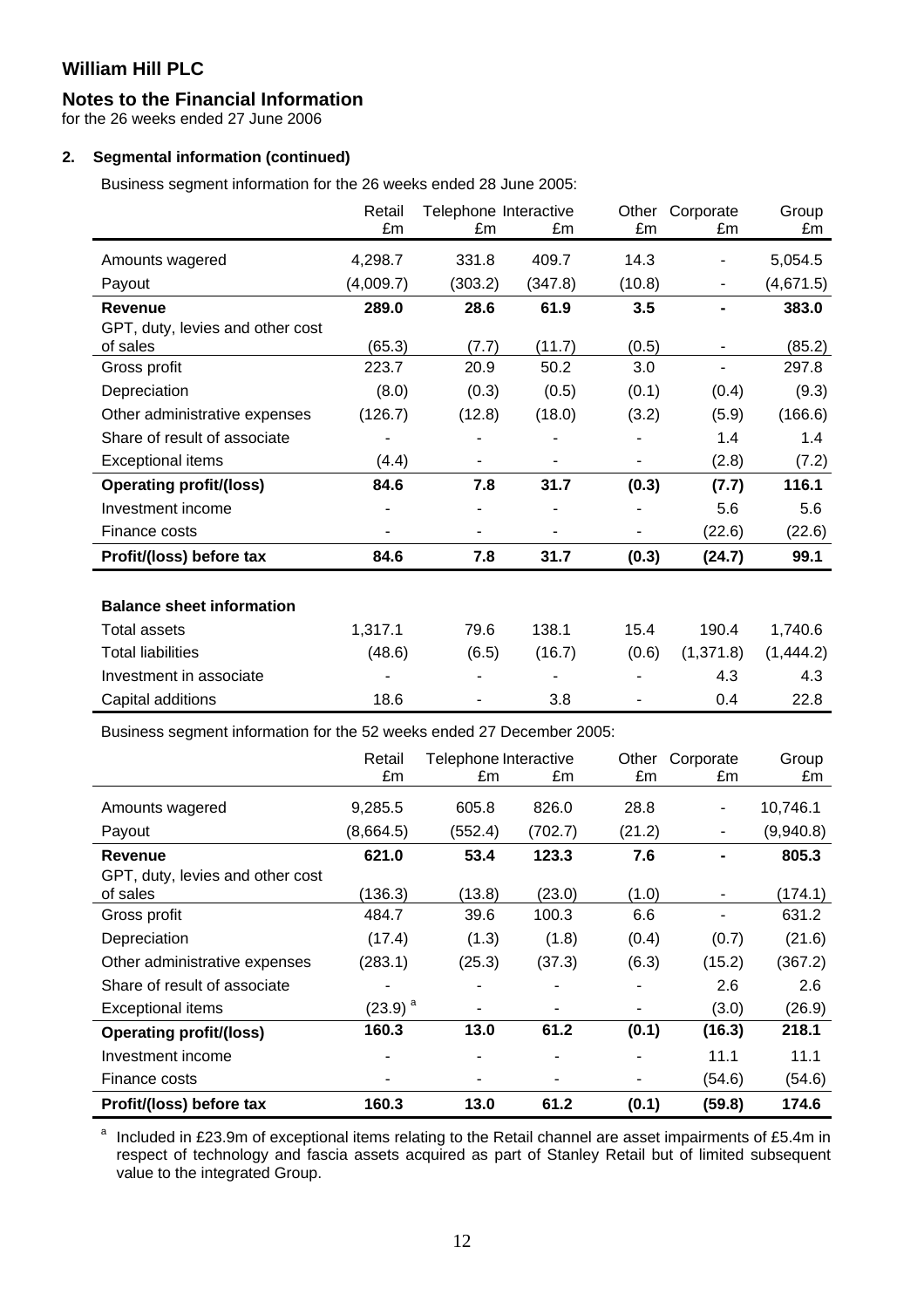# **Notes to the Financial Information**

for the 26 weeks ended 27 June 2006

### **2. Segmental information (continued)**

Business segment information for the 52 weeks ended 27 December 2005 (continued):

|                                  | Retail  | Telephone Interactive |        | Other | Corporate  | Group     |
|----------------------------------|---------|-----------------------|--------|-------|------------|-----------|
|                                  | £m      | £m                    | £m     | £m    | £m         | £m        |
| <b>Balance sheet information</b> |         |                       |        |       |            |           |
| Total assets                     | 1.316.9 | 87.0                  | 120.3  | 14.8  | 86.5       | 1.625.5   |
| <b>Total liabilities</b>         | (208.5) | (4.8)                 | (20.4) | (0.5) | (1, 142.7) | (1,376.9) |
| Investment in associate          | ٠       | ۰                     | ٠      |       | 3.4        | 3.4       |
| Capital additions                | 46.6    | 2.1                   | 3.6    | ٠     | 1.0        | 53.3      |

The retail distribution channel comprises all activity undertaken in LBOs including AWPs and FOBTs. Other activities include on-course betting and greyhound stadia operations.

Net assets/(liabilities) have been allocated by segment where assets and liabilities can be identified with a particular channel. Corporate net assets include corporation and deferred tax, net borrowings and pension liability as well as any assets and liabilities that cannot be allocated to a particular channel other than on an arbitrary basis. Included within total assets by segment are £681.0m, £80.4m, £97.2m and £7.1m (28 June 2005 - £691.7m, £80.4m, £97.2m and £7.1m; 27 December 2005 - £681.0m, £80.4m, £97.2m and £7.1m), which relates to goodwill allocated to the retail, telephone, interactive and stadia operations respectively.

There are no inter-segmental sales within the Group.

In accordance with IAS 14 'Segment Reporting', segmental information by geographical location is not presented as the Group's revenue and profits arise primarily from customers in the United Kingdom with significantly less than 10% (the minimum required by IAS 14 to necessitate disclosure) of revenue and profits generated from customers outside of this jurisdiction. Similarly, only a small portion of the Group's net assets is located outside of the United Kingdom.

### **3. Exceptional items**

Exceptional items are those items the Group considers relevant to an understanding of the Group's financial performance.

Exceptional operating costs are as follows:

|                                                          | 26 weeks<br>ended | 26 weeks<br>ended | 52 weeks<br>ended |
|----------------------------------------------------------|-------------------|-------------------|-------------------|
|                                                          | 27 June           | 28 June           | 27 December       |
|                                                          | 2006              | 2005              | 2005              |
|                                                          | £m                | £m                | £m                |
| Costs of implementation of EPOS and text systems         |                   | 2.7               | 7.4               |
| Costs of integration of Stanley acquisition <sup>2</sup> |                   | 1.7               | 19.0              |
| Costs of aborted return of capital scheme <sup>3</sup>   |                   | 2.8               | 3.0               |
| Profit on sale of LBOs disposed 4                        |                   |                   | (2.5)             |
|                                                          |                   | 72                | 26.9              |

1 Costs arose from the roll out of electronic point of sale and text systems across the LBO network and primarily encompass training and consultancy costs.

2 Costs arose from the due diligence on and the integration of Stanley Retail and comprise primarily external consultancy costs, redundancy and related staff costs and asset impairments.

3 Costs represent professional fees incurred in respect of an aborted plan to return capital.

4 Gain made on the disposal of the 12 William Hill LBOs, as part of the sale of 76 LBOs undertaken after the Office of Fair Trading review of the purchase of Stanley Retail.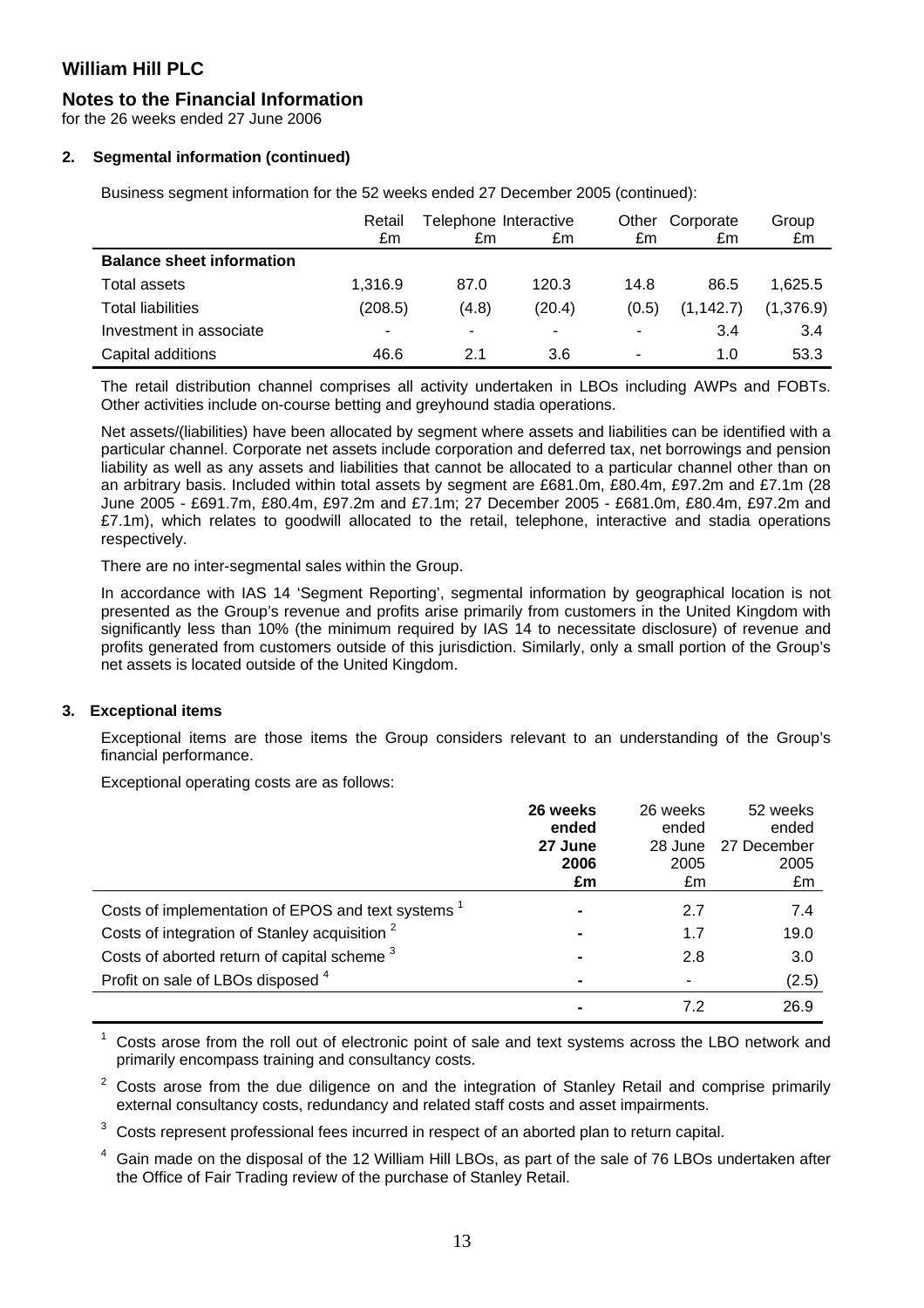### **Notes to the Financial Information**

for the 26 weeks ended 27 June 2006

#### **3. Exceptional items (continued)**

Exceptional interest costs are as follows:

|                                                       | 26 weeks       | 26 weeks | 52 weeks    |
|-------------------------------------------------------|----------------|----------|-------------|
|                                                       | ended          | ended    | ended       |
|                                                       | 27 June        | 28 June  | 27 December |
|                                                       | 2006           | 2005     | 2005        |
|                                                       | £m             | £m       | £m          |
| Write off of previously capitalised bank facility fee | $\blacksquare$ | 2.2      | 2.3         |
| Breakage fee                                          | $\blacksquare$ | 0.1      | 0.1         |
|                                                       |                | 2.3      | 2.4         |

Following the negotiation of new banking arrangements and the consequent repayment of the old bank facility, the unamortised costs associated with the old facility were written off.

A tax credit of £1.8m was recognised in respect of the exceptional operating costs and interest costs in the 26 weeks ended 28 June 2005 and a tax charge of £0.6m was recognised in the 52 weeks ended 27 December 2005. These represented the corporation tax attributable to these exceptional items.

#### **4. Investment income**

|                                          | 26 weeks | 26 weeks | 52 weeks    |
|------------------------------------------|----------|----------|-------------|
|                                          | ended    | ended    | ended       |
|                                          | 27 June  | 28 June  | 27 December |
|                                          | 2006     | 2005     | 2005        |
|                                          | £m       | £m       | £m          |
| Interest on bank deposits                | 1.4      | 1.4      | 2.5         |
| Expected return on pension scheme assets | 5.2      | 4.2      | 8.6         |
|                                          | 6.6      | 5.6      | 11.1        |

### **5. Finance costs**

|                                        | 26 weeks | 26 weeks | 52 weeks    |
|----------------------------------------|----------|----------|-------------|
|                                        | ended    | ended    | ended       |
|                                        | 27 June  | 28 June  | 27 December |
|                                        | 2006     | 2005     | 2005        |
|                                        | £m       | £m       | £m          |
|                                        |          |          |             |
| Interest on bank loans and overdrafts  | 27.2     | 15.0     | 41.5        |
| Amortisation of finance costs          | 0.5      | 0.4      | 1.0         |
|                                        | 27.7     | 15.4     | 42.5        |
| Interest on pension scheme liabilities | 5.4      | 4.9      | 9.7         |
|                                        | 33.1     | 20.3     | 52.2        |
| Exceptional interest (note 3)          |          | 2.3      | 2.4         |
|                                        | 33.1     | 22.6     | 54.6        |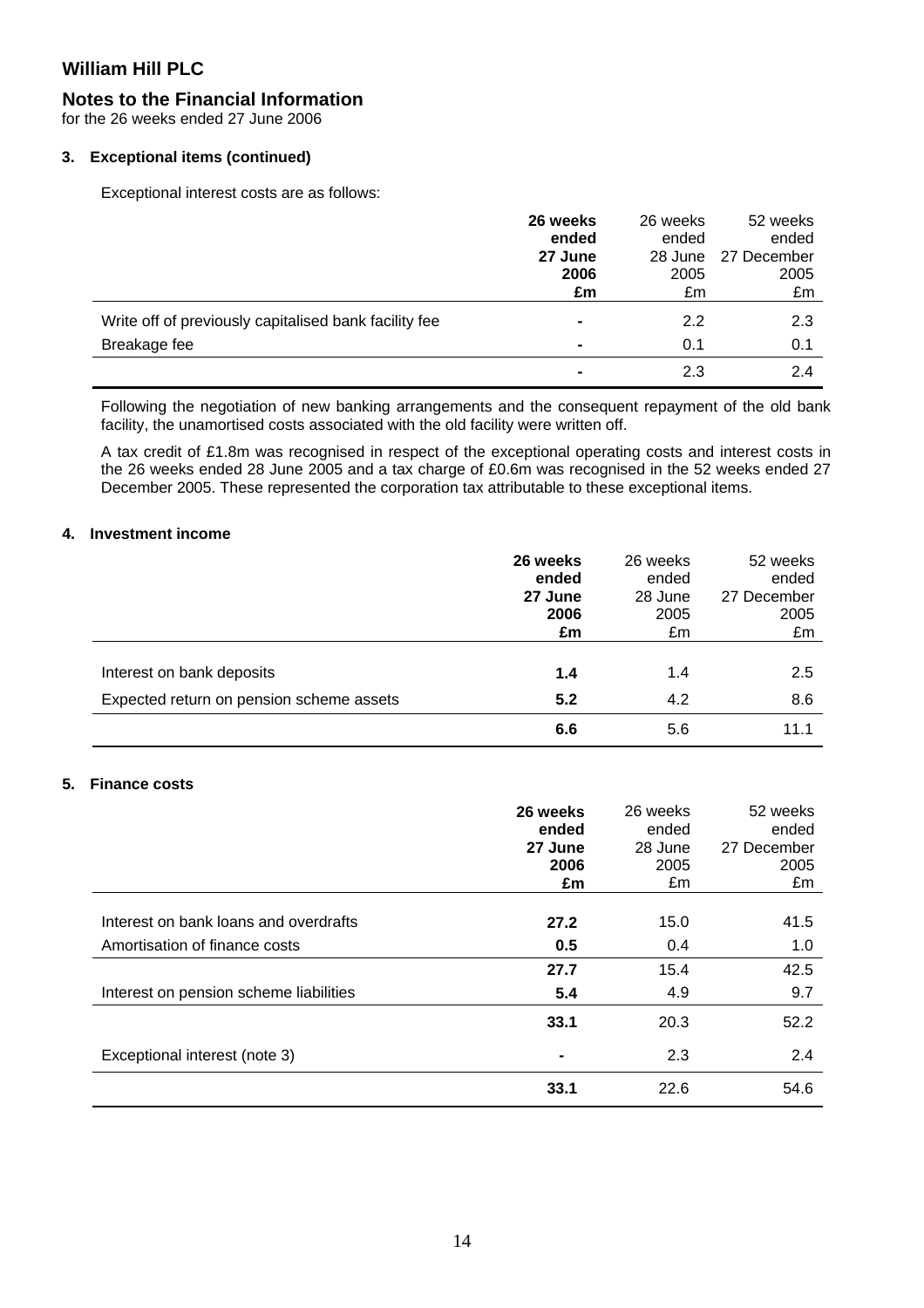### **Notes to the Financial Information**

for the 26 weeks ended 27 June 2006

#### **6. Tax on profit on ordinary activities**

The expected effective rate in respect of ordinary activities before exceptional costs and excluding associate income is 28.9% (26 weeks ended 28 June 2005 – 31.1%; 52 weeks ended 27 December 2005 – 30.3%). The tax charge on ordinary activities after taxation has been calculated by applying this rate to the interim profit (excluding associate income) of £131.8m. This is lower than the statutory rate of 30% due to adjustment in respect of prior periods.

#### **7. Dividends proposed and paid**

|                                                                                                                                       | 26 weeks<br>ended<br>27 June<br>2006<br>£m | 26 weeks<br>ended<br>28 June<br>2005<br>£m | 52 weeks<br>ended<br>27 December<br>2005<br>£m |
|---------------------------------------------------------------------------------------------------------------------------------------|--------------------------------------------|--------------------------------------------|------------------------------------------------|
| Equity shares:                                                                                                                        |                                            |                                            |                                                |
| - final dividend of 12.2p per share for the 52<br>weeks ended 27 December 2005 (11.0p per<br>share for the 52 weeks ended 28 December |                                            |                                            |                                                |
| 2004)                                                                                                                                 | 45.4                                       | 43.1                                       | 43.1                                           |
| - interim dividend of 6.1p per share for the 26<br>weeks ended 28 June 2005                                                           |                                            |                                            | 23.5                                           |
|                                                                                                                                       | 45.4                                       | 43.1                                       | 66.6                                           |
|                                                                                                                                       |                                            |                                            |                                                |
| Proposed interim dividend of 7.25p per share for<br>the 26 weeks ended 27 June 2006                                                   | 26.2                                       | 23.8                                       | 46.1                                           |

The proposed interim dividend was approved by a committee of the board of directors on 31 July 2006 and has not been included as a liability in this financial information. The proposed interim dividend of 7.25p will be paid on 5 December 2006 to all shareholders on the register on 3 November 2006.

Under an agreement signed in November 2002, The William Hill Holdings 2001 Employee Benefit Trust agreed to waive all dividends. As at 27 June 2006, the trust held 1.2m ordinary shares. In addition, the Company does not pay dividends on the 9.4m shares held in Treasury. The Company estimates that 361.9m shares will qualify for the interim dividend.

### **8. Earnings per share**

The earnings per share figures for the respective periods are as follows:

|                  | 26 weeks     | 26 weeks | 52 weeks    |
|------------------|--------------|----------|-------------|
|                  | ended        | ended    | ended       |
|                  | 27 June      | 28 June  | 27 December |
|                  | 2006         | 2005     | 2005        |
|                  | <b>Pence</b> | Pence    | Pence       |
| Basic - adjusted | 25.5         | 19.2     | 36.6        |
| <b>Basic</b>     | 25.5         | 17.2     | 29.0        |
| <b>Diluted</b>   | 25.1         | 16.9     | 28.6        |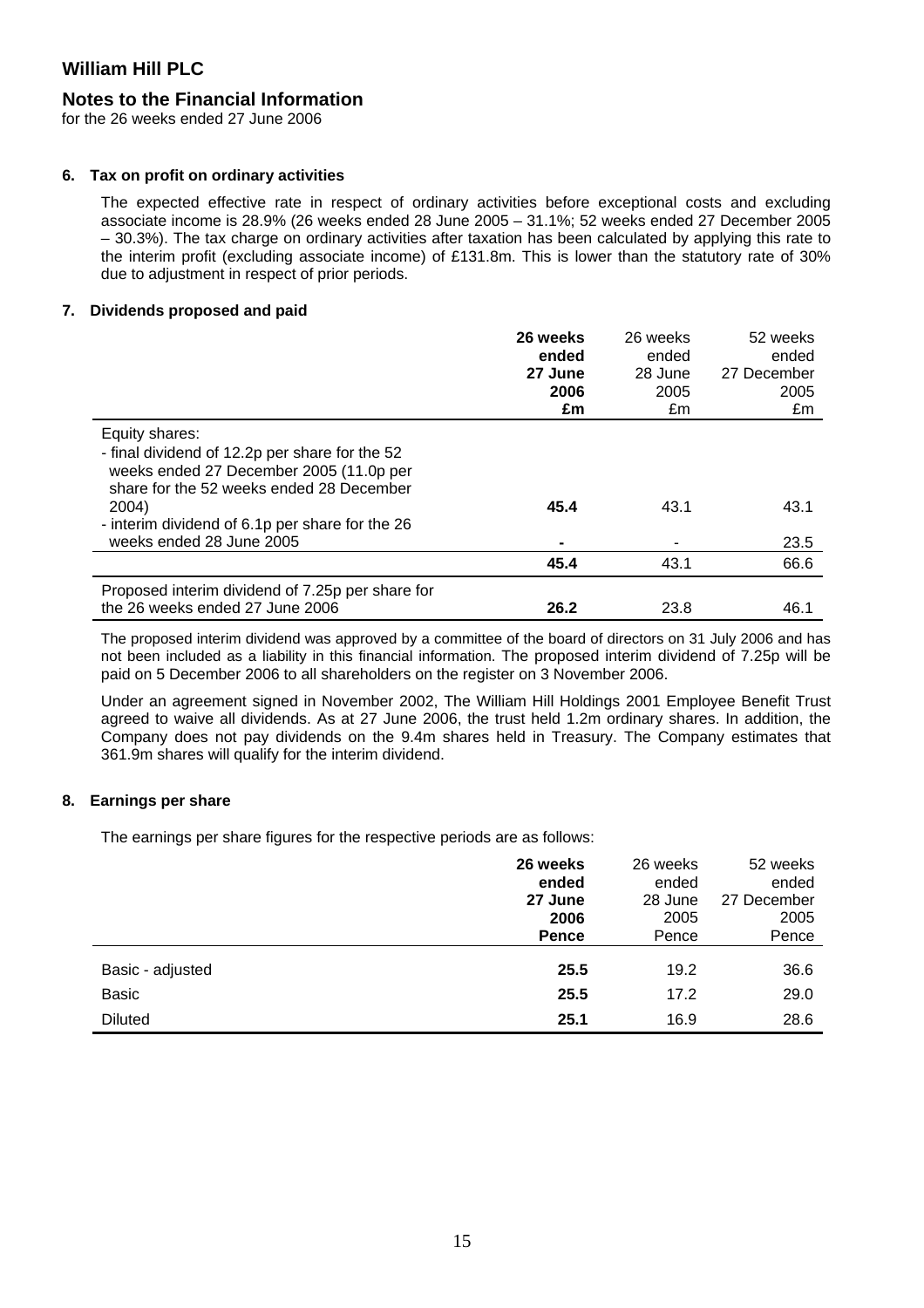# **Notes to the Financial Information**

for the 26 weeks ended 27 June 2006

# **8. Earnings per share (continued)**

The basic and diluted earnings per share are calculated based on the following data:

| 26 weeks<br>ended<br>27 June<br>2006 | 26 weeks<br>ended<br>28 June<br>2005 | 52 weeks<br>ended<br>27 December<br>2005 |
|--------------------------------------|--------------------------------------|------------------------------------------|
|                                      |                                      | £m                                       |
| 95.4                                 | 67.6                                 | 113.1                                    |
| $\blacksquare$                       | 7.2                                  | 26.9                                     |
|                                      | 2.3                                  | 2.4                                      |
|                                      | (1.8)                                | 0.6                                      |
| 95.4                                 | 75.3                                 | 143.0                                    |
|                                      | £m                                   | £m                                       |

|                                                                                | 26 weeks<br>ended<br>27 June<br>2006 | 26 weeks<br>ended<br>28 June<br>2005 | 52 weeks<br>ended<br>27 December<br>2005 |
|--------------------------------------------------------------------------------|--------------------------------------|--------------------------------------|------------------------------------------|
|                                                                                | Number (m)                           | Number (m)                           | Number (m)                               |
| Basic weighted average number of shares<br>Dilutive potential ordinary shares: | 374.8                                | 392.1                                | 390.5                                    |
| Employee share awards and options                                              | 5.6                                  | 7.1                                  | 5.5                                      |
| Dilutive weighted average number of shares                                     | 380.4                                | 399.2                                | 396.0                                    |

The basic weighted average number of shares excludes shares held by The William Hill Holdings 2001 Employee Benefit Trust and those shares held in treasury as such shares do not qualify for dividends. The effect of this is to reduce the average number of shares in the 26 weeks ended 27 June 2006 by 11.2m (26 weeks ended 28 June 2005 – 13.3m; 52 weeks ended 27 December 2005 – 12.7m).

An adjusted earnings per share based on profit for the financial period before exceptional items has been presented in order to highlight the underlying performance of the Group.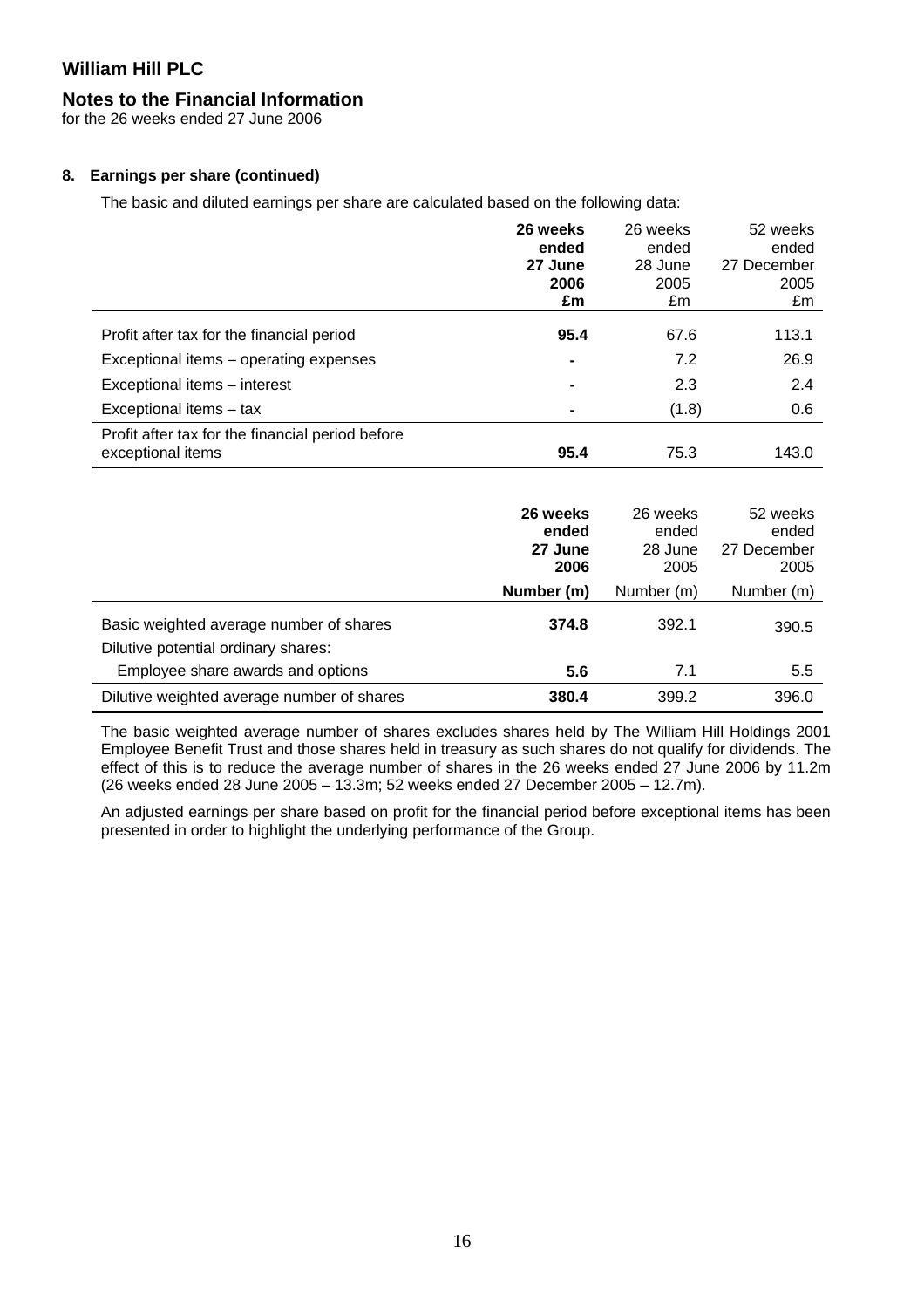### **Notes to the Financial Information**

for the 26 weeks ended 27 June 2006

#### **9. Reserves**

|                                                                          | capital<br>£m | Share<br>Share premium<br>account<br>£m | Capital<br>redemp-<br>tion<br>reserve<br>£m | Merger<br>reserve<br>£m | Own<br>held<br>£m | £m                       | shares Hedging Retained<br>reserve earnings<br>£m | Total<br>£m |
|--------------------------------------------------------------------------|---------------|-----------------------------------------|---------------------------------------------|-------------------------|-------------------|--------------------------|---------------------------------------------------|-------------|
| At 29 December 2004                                                      | 40.5          | 311.3                                   | 1.7                                         | (26.1)                  | (59.3)            | (1.7)                    | 9.9                                               | 276.3       |
| Profit for the financial period                                          |               |                                         |                                             |                         |                   |                          | 113.1                                             | 113.1       |
| Dividends (note 7)                                                       |               |                                         |                                             |                         |                   |                          | (66.6)                                            | (66.6)      |
| Items taken directly to<br>statement of recognised<br>income and expense |               |                                         |                                             |                         |                   | 0.6                      | (1.1)                                             | (0.5)       |
| Expense recognised in<br>respect of share remuneration                   |               |                                         |                                             |                         |                   |                          | 2.2                                               | 2.2         |
| Treasury shares purchased<br>and cancelled                               | (1.4)         |                                         | 1.4                                         |                         |                   | $\overline{\phantom{a}}$ | (78.3)                                            | (78.3)      |
| Transfer of own shares to<br>recipients                                  |               |                                         |                                             |                         | 1.8               |                          | 0.6                                               | 2.4         |
| At 27 December 2005                                                      | 39.1          | 311.3                                   | 3.1                                         | (26.1)                  | (57.5)            | (1.1)                    | (20.2)                                            | 248.6       |
| Profit for the financial period                                          |               |                                         |                                             |                         |                   |                          | 95.4                                              | 95.4        |
| Dividends (note 7)                                                       |               |                                         |                                             |                         |                   | $\overline{\phantom{0}}$ | (45.4)                                            | (45.4)      |
| Items taken directly to<br>statement of recognised<br>income and expense |               |                                         |                                             |                         |                   | 7.1                      | 4.6                                               | 11.7        |
| Expense recognised in<br>respect of share remuneration                   |               |                                         |                                             |                         |                   |                          | 2.0                                               | 2.0         |
| Treasury shares purchased<br>and cancelled                               | (1.5)         |                                         | 1.5                                         |                         |                   |                          | (88.9)                                            | (88.9)      |
| Transfer of own shares to<br>recipients                                  |               |                                         |                                             |                         | 6.1               |                          | (6.1)                                             |             |
| At 27 June 2006                                                          | 37.6          | 311.3                                   | 4.6                                         | (26.1)                  | (51.4)            | 6.0                      | (58.6)                                            | 223.4       |

Own shares held at 27 June 2006 amounting to £51.4m comprise 9.4m shares (nominal value - £0.9m) held in treasury purchased for £50.0m and 1.2m shares (nominal value - £0.1m) held in The William Hill Holdings 2001 Employee Benefit Trust purchased for £1.4m. The shares held in treasury were purchased at a weighted average price of £5.32. At 27 June 2006 the total market value of own shares held was £63.2m.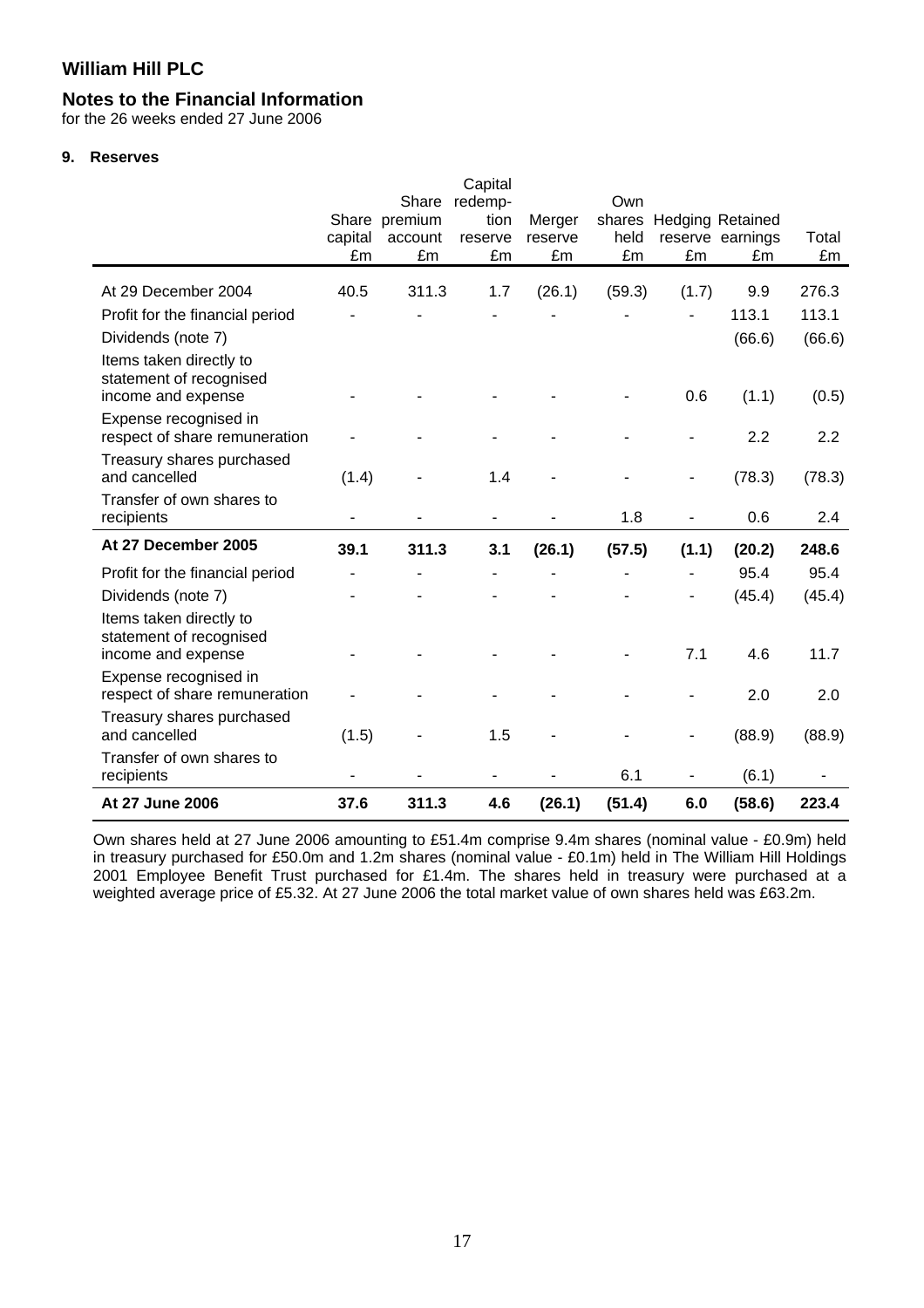### **Notes to the Financial Information**

for the 26 weeks ended 27 June 2006

### **10. Notes to the cash flow statement**

|                                                              | 26 weeks   | 26 weeks | 52 weeks         |
|--------------------------------------------------------------|------------|----------|------------------|
|                                                              | ended      | ended    | ended            |
|                                                              | 27 June    | 28 June  | 27 December      |
|                                                              | 2006<br>£m | 2005     | 2005             |
|                                                              |            | £m       | £m               |
| Operating profit                                             | 160.0      | 116.1    | 218.1            |
| Adjustments for:                                             |            |          |                  |
| Share of result of associate                                 | (1.7)      | (1.4)    | (2.6)            |
| Depreciation of property, plant and equipment                | 13.2       | 8.3      | 24.3             |
| Depreciation of computer software                            | 1.0        | 1.0      | 2.7              |
| Gain on disposal of property, plant and                      |            |          |                  |
| equipment                                                    | (3.5)      | (0.3)    | (0.2)            |
| Gain on disposal of LBOs                                     |            |          | (2.5)            |
| Cost charged in respect of share remuneration                | 2.0        | 0.9      | $2.2\phantom{0}$ |
| Defined benefit pension cost less cash                       |            |          |                  |
| contributions                                                | 0.7        | 0.6      | (8.7)            |
| Movement in provisions                                       | (5.9)      |          | 7.2              |
|                                                              | 165.8      | 125.2    | 240.5            |
| Operating cash flows before movements in working<br>capital: |            |          |                  |
| Increase in inventories                                      | (0.3)      |          |                  |
| Increase in receivables                                      | (2.4)      | (0.3)    | (1.6)            |
| Increase in payables                                         | 30.8       | 8.7      | 3.1              |
| Cash generated by operations                                 | 193.9      | 133.6    | 242.0            |
| Income taxes paid                                            | (21.5)     | (26.6)   | (49.4)           |
| Interest paid                                                | (27.2)     | (15.3)   | (36.0)           |
| Net cash from operating activities                           | 145.2      | 91.7     | 156.6            |

Cash and cash equivalents (which are presented as a single class of assets on the face of the balance sheet) comprise cash at bank and other short-term highly liquid investments with a maturity date of three months or less.

#### **Analysis and reconciliation of net debt:**

|                                                  | 28 December<br>2005<br>£m | Cash flow<br>£m | Other<br>non-cash<br>items<br>£m | 27 June<br>2006<br>£m |
|--------------------------------------------------|---------------------------|-----------------|----------------------------------|-----------------------|
| Analysis of net debt                             |                           |                 |                                  |                       |
| Cash and cash equivalents at bank and<br>in hand | 76.6                      | 11.0            |                                  | 87.6                  |
| Debt due within one year                         | ۰                         | (0.8)           | ۰                                | (0.8)                 |
| Debts due after more than one year               | (1,016.1)                 | (31.6)          | (0.5)                            | (1,048.2)             |
| Total                                            | (939.5)                   | (21.4)          | (0.5)                            | (961.4)               |

Other non-cash items of £0.5m comprise written off and amortised debt issue costs.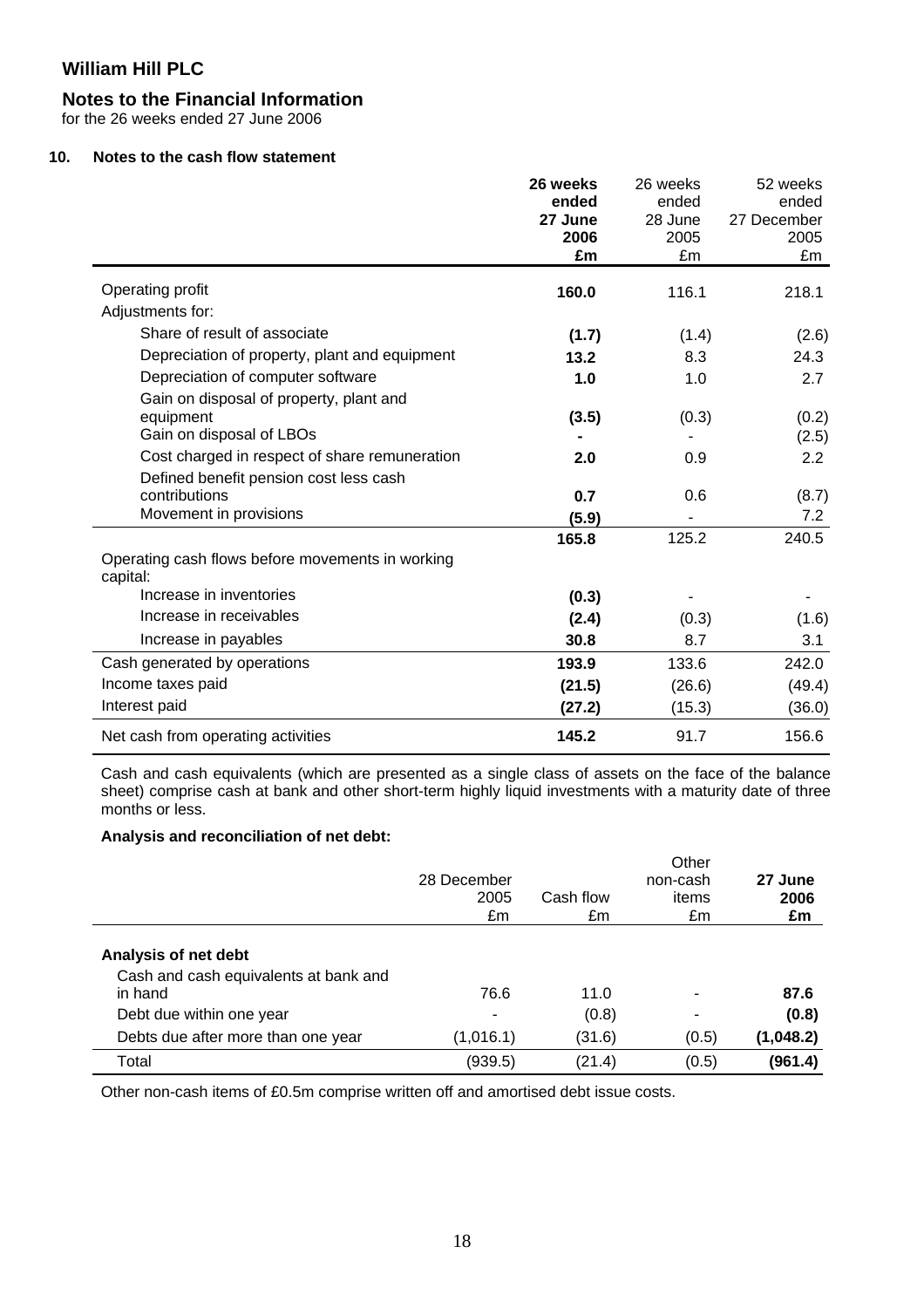### **Notes to the Financial Information**

for the 26 weeks ended 27 June 2006

#### **11. Explanation of transition to IFRSs**

This is the first period that the Group has presented its financial information under IFRS. The following disclosures are required in the year of transition under the provisions of IFRS 1 and show the effects of the transition to IFRS on the Group's reported performance and financial position for the comparative periods and on the date of transition.

The last financial statements prepared under UK GAAP were for the 52 weeks ended 27 December 2005 and the date of transition to IFRS is therefore 29 December 2004.

#### *Reconciliation of equity at 29 December 2004:*

|                                         |              |                | Effects of<br>transition to |             |
|-----------------------------------------|--------------|----------------|-----------------------------|-------------|
|                                         |              | <b>UK GAAP</b> | <b>IFRS</b>                 | <b>IFRS</b> |
|                                         | <b>Notes</b> | £m             | £m                          | £m          |
| Goodwill                                | h            | 736.2          | (2.9)                       | 733.3       |
| Other intangible assets                 | a,h          |                | 18.7                        | 18.7        |
| Property, plant and equipment           | a            | 119.0          | (14.8)                      | 104.2       |
| Interest in associate                   |              | 2.9            |                             | 2.9         |
| Deferred tax assets                     | b,c,d,g      | 5.9            | 18.7                        | 24.6        |
| Total non-current assets                |              | 864.0          | 19.7                        | 883.7       |
| Inventories                             |              | 0.3            |                             | 0.3         |
| Trade and other receivables             |              | 15.4           |                             | 15.4        |
| Cash and cash equivalents               |              | 60.5           |                             | 60.5        |
| Total current assets                    |              | 76.2           | -                           | 76.2        |
| <b>Total assets</b>                     |              | 940.2          | 19.7                        | 959.9       |
| Trade and other payables                | d,e,f        | (106.9)        | 39.1                        | (67.8)      |
| <b>Tax liabilities</b>                  |              | (46.9)         |                             | (46.9)      |
| Bank overdraft and loans                |              | (49.8)         |                             | (49.8)      |
| Bank loans due after more than one year |              | (447.7)        |                             | (447.7)     |
| Retired benefit obligations             | b,g          | (38.5)         | (16.8)                      | (55.3)      |
| Deferred tax liabilities                | c,h,i        |                | (16.1)                      | (16.1)      |
| <b>Total liabilities</b>                |              | (689.8)        | 6.2                         | (683.6)     |
| Net assets                              |              | 250.4          | 25.9                        | 276.3       |
| <b>Equity</b>                           |              |                |                             |             |
| Called up share capital                 |              | 40.5           |                             | 40.5        |
| Share premium account                   |              | 311.3          |                             | 311.3       |
| Capital redemption reserve              |              | 1.7            |                             | 1.7         |
| Merger reserve                          |              | (26.1)         |                             | (26.1)      |
| Own shares                              |              | (59.3)         |                             | (59.3)      |
| Hedging and other reserves              | d            |                | (1.7)                       | (1.7)       |
| Retained earnings                       | e,f,g,i      | (17.7)         | 27.6                        | 9.9         |
| <b>Total equity</b>                     |              | 250.4          | 25.9                        | 276.3       |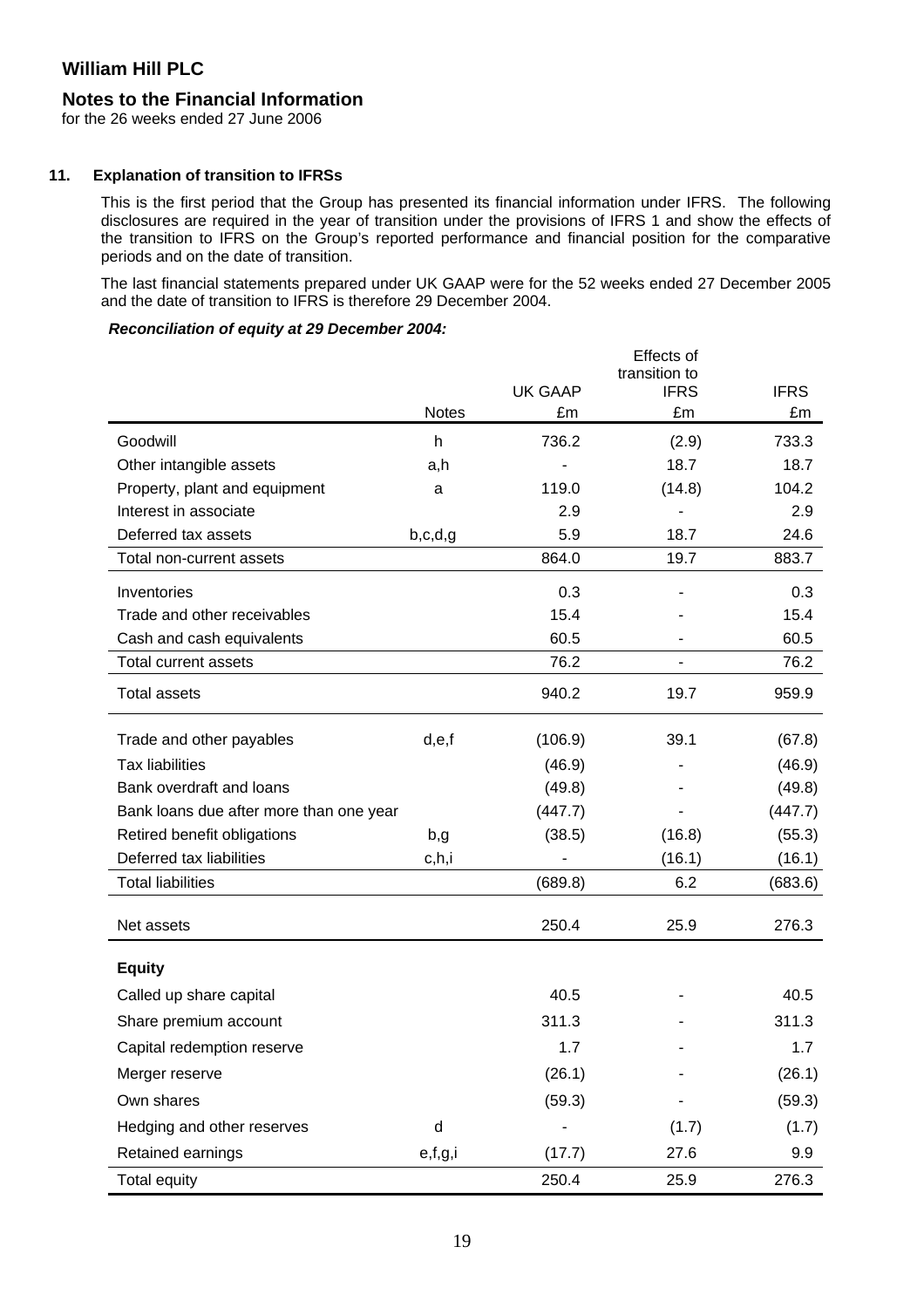# **Notes to the Financial Information**

for the 26 weeks ended 27 June 2006

# **11. Explanation of transition to IFRS (continued)**

*Reconciliation of equity at 28 June 2005:* 

|                                         | <b>Notes</b> | <b>UK GAAP</b><br>£m | Effects of<br>transition to<br><b>IFRS</b><br>£m | <b>IFRS</b><br>£m |
|-----------------------------------------|--------------|----------------------|--------------------------------------------------|-------------------|
| Goodwill                                | f,h          | 1,193.9              | (317.5)                                          | 876.4             |
| Other intangible assets                 | a,h          |                      | 477.7                                            | 477.7             |
| Property, plant and equipment           | a            | 178.3                | (15.7)                                           | 162.6             |
| Interest in associate                   |              | 4.3                  |                                                  | 4.3               |
| Deferred tax assets                     | b,c,d,g      | 1.6                  | 23.9                                             | 25.5              |
| Total non-current assets                |              | 1,378.1              | 168.4                                            | 1,546.5           |
| Inventories                             |              | 0.3                  |                                                  | 0.3               |
| Trade and other receivables             |              | 19.2                 |                                                  | 19.2              |
| Assets held for resale                  |              | 14.5                 |                                                  | 14.5              |
| Cash and cash equivalents               |              | 160.1                |                                                  | 160.1             |
| Total current assets                    |              | 194.1                |                                                  | 194.1             |
| <b>Total assets</b>                     |              | 1,572.2              | 168.4                                            | 1,740.6           |
| Trade and other payables                | d,e,f        | (103.8)              | 17.7                                             | (86.1)            |
| <b>Tax liabilities</b>                  |              | (58.4)               |                                                  | (58.4)            |
| Bank loans due after more than one year |              | (1,075.6)            |                                                  | (1,075.6)         |
| Retired benefit obligations             | b,g          | (43.4)               | (18.9)                                           | (62.3)            |
| Deferred tax liabilities                | c,h,i        |                      | (161.8)                                          | (161.8)           |
| <b>Total liabilities</b>                |              | (1,281.2)            | (163.0)                                          | (1,444.2)         |
| Net assets                              |              | 291.0                | 5.4                                              | 296.4             |
| <b>Equity</b>                           |              |                      |                                                  |                   |
| Called up share capital                 |              | 40.5                 |                                                  | 40.5              |
| Share premium account                   |              | 311.3                |                                                  | 311.3             |
| Capital redemption reserve              |              | 1.7                  |                                                  | 1.7               |
| Merger reserve                          |              | (26.1)               |                                                  | (26.1)            |
| Own shares                              |              | (59.3)               |                                                  | (59.3)            |
| Hedging and translation reserves        | $\sf d$      |                      | (2.9)                                            | (2.9)             |
| Retained earnings                       | e,f,g,i      | 22.9                 | 8.3                                              | 31.2              |
| <b>Total equity</b>                     |              | 291.0                | 5.4                                              | 296.4             |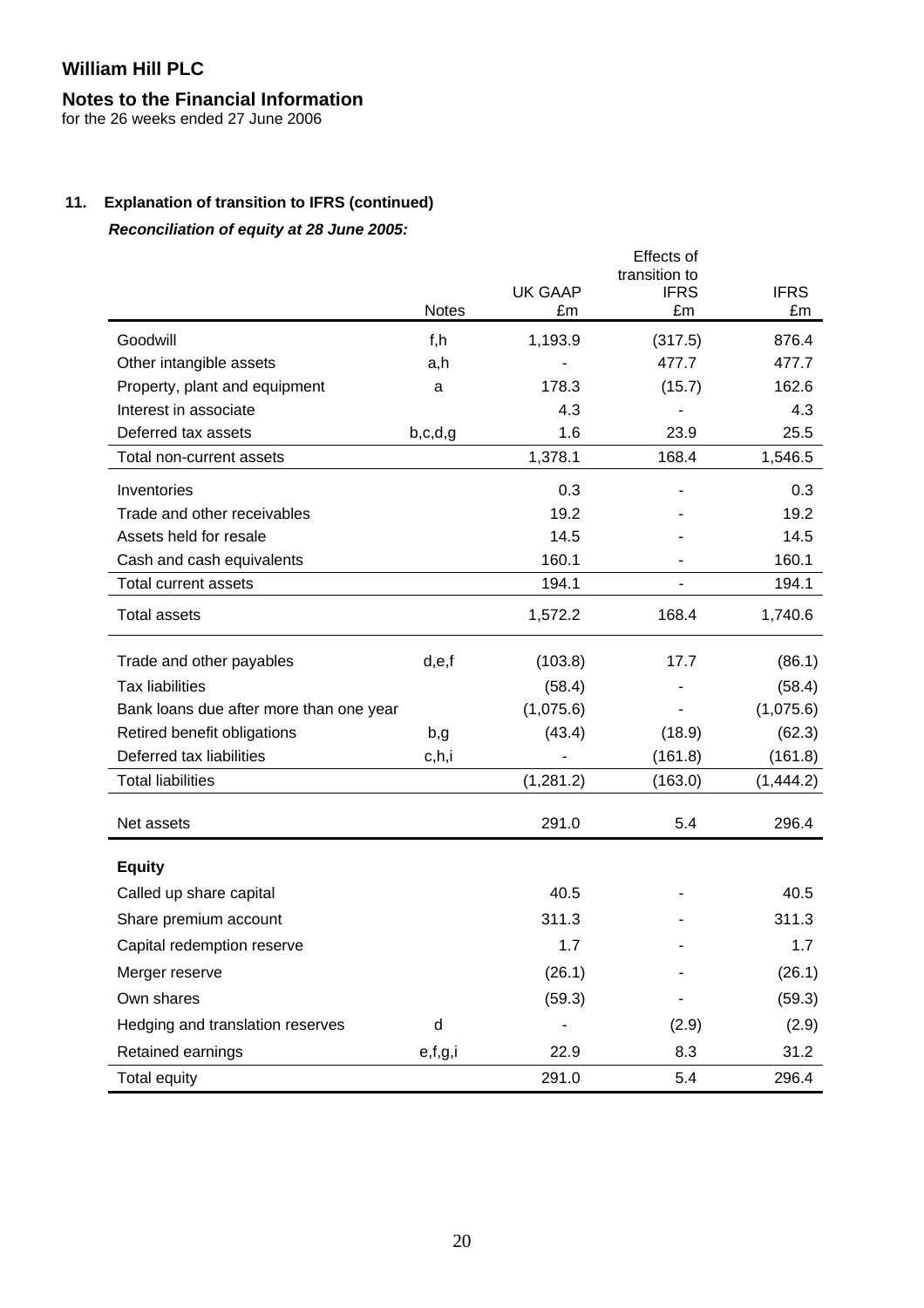# **Notes to the Financial Information**

for the 26 weeks ended 27 June 2006

# **11. Explanation of transition to IFRS (continued)**

# *Reconciliation of equity at 27 December 2005:*

|                                         |              |                | Effects of                   |             |
|-----------------------------------------|--------------|----------------|------------------------------|-------------|
|                                         |              | <b>UK GAAP</b> | transition to<br><b>IFRS</b> | <b>IFRS</b> |
|                                         | <b>Notes</b> | £m             | £m                           | £m          |
| Goodwill                                | f,h          | 1,177.1        | (311.4)                      | 865.7       |
| Other intangible assets                 | a,h          |                | 467.0                        | 467.0       |
| Property, plant and equipment           | a            | 188.7          | (14.2)                       | 174.5       |
| Interest in associate                   |              | 3.4            |                              | 3.4         |
| Deferred tax assets                     | b,c,d,g      |                | 17.5                         | 17.5        |
| Total non-current assets                |              | 1,369.2        | 158.9                        | 1,528.1     |
| Inventories                             |              | 0.4            |                              | 0.4         |
| Trade and other receivables             |              | 20.4           |                              | 20.4        |
| Cash and cash equivalents               |              | 76.6           |                              | 76.6        |
| Total current assets                    |              | 97.4           | -                            | 97.4        |
| <b>Total assets</b>                     |              | 1,466.6        | 158.9                        | 1,625.5     |
| Trade and other payables                | d,e,f        | (129.6)        | 42.6                         | (87.0)      |
| <b>Tax liabilities</b>                  |              | (56.7)         |                              | (56.7)      |
| Bank overdraft and loans                |              |                |                              |             |
| Bank loans due after more than one year |              | (1,016.1)      |                              | (1,016.1)   |
| Retired benefit obligations             | b,g          | (31.8)         | (17.5)                       | (49.3)      |
| Other provisions                        |              | (7.5)          |                              | (7.5)       |
| Deferred tax liabilities                | c,h,i        | (5.0)          | (155.3)                      | (160.3)     |
| <b>Total liabilities</b>                |              | (1, 246.7)     | (130.2)                      | (1,376.9)   |
| Net assets                              |              | 219.9          | 28.7                         | 248.6       |
| <b>Equity</b>                           |              |                |                              |             |
| Called up share capital                 |              | 39.1           |                              | 39.1        |
| Share premium account                   |              | 311.3          |                              | 311.3       |
| Capital redemption reserve              |              | 3.1            |                              | 3.1         |
| Merger reserve                          |              | (26.1)         |                              | (26.1)      |
| Own shares                              |              | (57.5)         |                              | (57.5)      |
| Hedging and other reserves              | d            |                | (1.1)                        | (1.1)       |
| Retained earnings                       | e,f,g,i      | (50.0)         | 29.8                         | (20.2)      |
| <b>Total equity</b>                     |              | 219.9          | 28.7                         | 248.6       |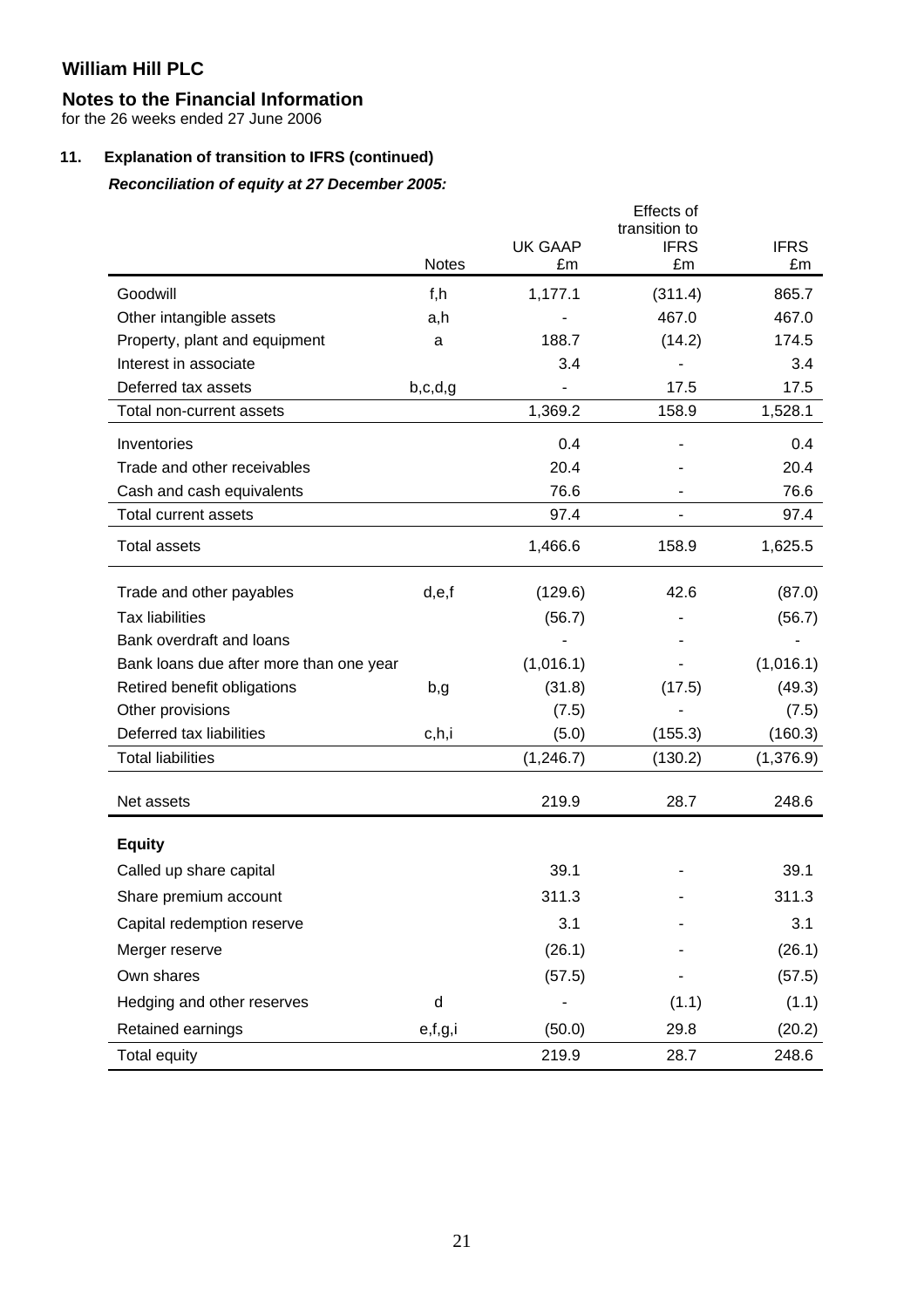### **Notes to the Financial Information**

for the 26 weeks ended 27 June 2006

#### **11. Explanation of transition to IFRS (continued)**

#### *Notes to the reconciliation of equity*

- (a) Software classification application software, which can be run independently from any specific hardware configuration, is typically included within other intangibles under IFRS rather than tangible assets as is the norm under UK GAAP. The effect of this is to reclassify software of £14.2m (28 June 2005 - £15.7m; 29 December 2004 - £14.8m) from tangible assets to intangible assets. Total net assets are not affected by this adjustment.
- (b) Deferred tax associated with pension liabilities under IFRS deferred tax relating to the pension scheme cannot be netted off against the pension liability as it is under UK GAAP. This has the effect of increasing the Group's deferred tax asset by £13.6m (28 June 2005 - £18.6m; 29 December 2004 - £16.5m) with a consequent increase in the net pension liability presented. Net assets are not affected by this adjustment.
- (c) Deferred tax offset due to more restrictive rules on the ability to offset deferred tax liabilities and assets, the deferred tax liabilities and assets are grossed up by £2.2m (28 June 2005 - £3.9m; 29 December 2004 - £1.3m).
- (d) Financial instruments all derivative instruments are required by IFRS to be carried on the balance sheet at fair value. Under IFRS, hedge accounting for derivatives is only allowed where detailed documentation in accordance with IAS 39 is in place. This allows the movements in fair values of the relevant derivative instrument (but not the related borrowings) to be recognised directly in reserves and therefore not impact earnings. This issue will have no impact on the Group's earnings as acceptable hedge accounting documentation has been in place since 30 December 2003. However the balance sheet does reflect a financial liability of £1.6m (28 June 2005 - £4.2m; 29 December 2004 - £2.5m) representing the fair value of the relevant derivatives, as well as a related deferred tax asset of £0.5m (28 June 2005 - £1.3m; 29 December 2004 - £0.8m) offset by corresponding entries in a new 'hedging reserve'.
- (e) Dividends under IFRS dividends payable may only be recorded as a liability of the Group when a legal or constructive liability has been incurred. This is likely to be when the dividend proposed by the Board is made public on the announcement of the Group's results. Currently under UK GAAP, dividends are recorded in the period to which they relate, even if only proposed after the period end. This has the effect of increasing the net assets of the Group by the amount of the proposed dividend of £46.1m (28 June 2005 - £23.8m; 29 December 2004 - £43.1m).
- (f) Holiday pay it is accepted practice under IFRS to provide for pay for holidays to which staff are entitled but which they have not yet taken. This has resulted in the recognition of an accrual for holiday pay of £1.9m, £0.4m of which arises from the Stanley acquisition and therefore affects goodwill calculation (28 June 2005 - £1.9m; 29 December 2004 - £1.5m).
- (g) Pensions a difference arises in the valuation of the pension scheme assets under IFRS, because pension assets must be valued using bid prices rather than using mid-market prices as is the convention under UK GAAP and there are also differences in measuring the value of life assurance schemes. This results in an increase in the pension scheme liability of £3.9m (28 June 2005 - £0.3m; 29 December 2004 - £0.3m) and a consequent adjustment to deferred tax assets of £1.2m (28 June 2005 - £0.1m; 29 December 2004 - £0.1m).
- (h) Acquisitions the Group has elected not to apply IFRS 3 'Business Combinations' retrospectively to business combinations that took place before 30 December 2003. The Group has adopted IFRS 3 'Business combinations' in full for all acquisitions that have occurred after this date. This has resulted in the recognition of additional intangible fixed assets of £452.8m (28 June 2005 - £462.0m; 29 December 2004 - £3.9m) and related deferred tax liabilities of £141.0m (28 June 2005 - £144.1m; 29 December 2004 - £1.0m). Under UK GAAP the intangible fixed assets would have been recognised in goodwill and the deferred tax liability would not have arisen.
- (i) Deferred tax on properties acquired via business combinations under IFRS, a tax timing difference of £12.1m (28 June 2005 - £13.8m; 29 December 2004 - £13.8m) has been recognised in respect of properties previously acquired via acquisitions.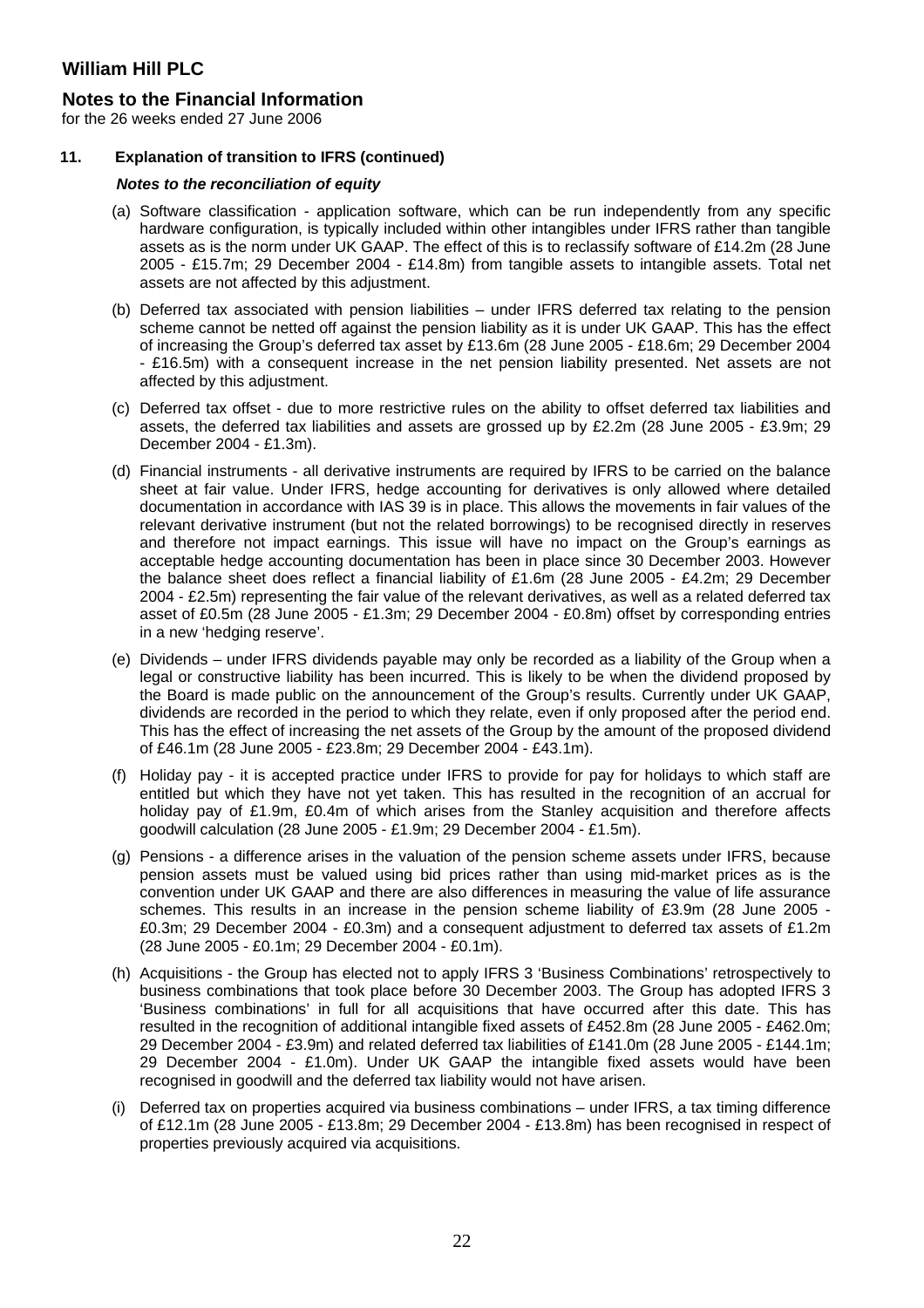# **Notes to the Financial Information**

for the 26 weeks ended 27 June 2006

# **11. Explanation of transition to IFRS (continued)**

*Reconciliation of profit or loss for 26 weeks ended 28 June 2005:* 

|                               |              |                      | Effects of<br>transition to |                   |
|-------------------------------|--------------|----------------------|-----------------------------|-------------------|
|                               | <b>Notes</b> | <b>UK GAAP</b><br>£m | <b>IFRS</b><br>£m           | <b>IFRS</b><br>£m |
| Revenue                       | a            | 5,054.5              | (4,671.5)                   | 383.0             |
| Cost of sales                 | a            | (4,756.7)            | 4,671.5                     | (85.2)            |
| Gross profit                  |              | 297.8                |                             | 297.8             |
| Other operating income        |              | 3.0                  |                             | 3.0               |
| Other operating expenses      |              | (186.1)              |                             | (186.1)           |
| Share of results of associate | b            | 2.0                  | (0.6)                       | 1.4               |
| Operating profit              |              | 116.7                | (0.6)                       | 116.1             |
| Investment income             |              | 5.6                  |                             | 5.6               |
| Finance costs                 |              | (22.6)               |                             | (22.6)            |
| Profit before tax             |              | 99.7                 | (0.6)                       | 99.1              |
| Tax                           | C            | (32.1)               | 0.6                         | (31.5)            |
| Profit for the period         |              | 67.6                 |                             | 67.6              |

*Reconciliation of profit or loss for 52 weeks ended 27 December 2005:* 

|                               | <b>Notes</b> | <b>UK GAAP</b><br>£m | Effects of<br>transition to<br><b>IFRS</b><br>£m | <b>IFRS</b><br>£m |
|-------------------------------|--------------|----------------------|--------------------------------------------------|-------------------|
| Revenue                       | a            | 10,746.1             | (9,940.8)                                        | 805.3             |
| Cost of sales                 | a            | (10, 114.9)          | 9,940.8                                          | (174.1)           |
| Gross profit                  |              | 631.2                |                                                  | 631.2             |
| Other operating income        |              | 5.9                  |                                                  | 5.9               |
| Other operating expenses      |              | (421.6)              |                                                  | (421.6)           |
| Share of results of associate | b            | 3.6                  | (1.0)                                            | 2.6               |
| Operating profit              |              | 219.1                | (1.0)                                            | 218.1             |
| Investment income             | b            | 11.2                 | (0.1)                                            | 11.1              |
| Finance costs                 |              | (54.6)               | ۰                                                | (54.6)            |
| Profit before tax             |              | 175.7                | (1.1)                                            | 174.6             |
| Tax                           | C            | (64.3)               | 2.8                                              | (61.5)            |
| Profit for the period         |              | 111.4                | 1.7                                              | 113.1             |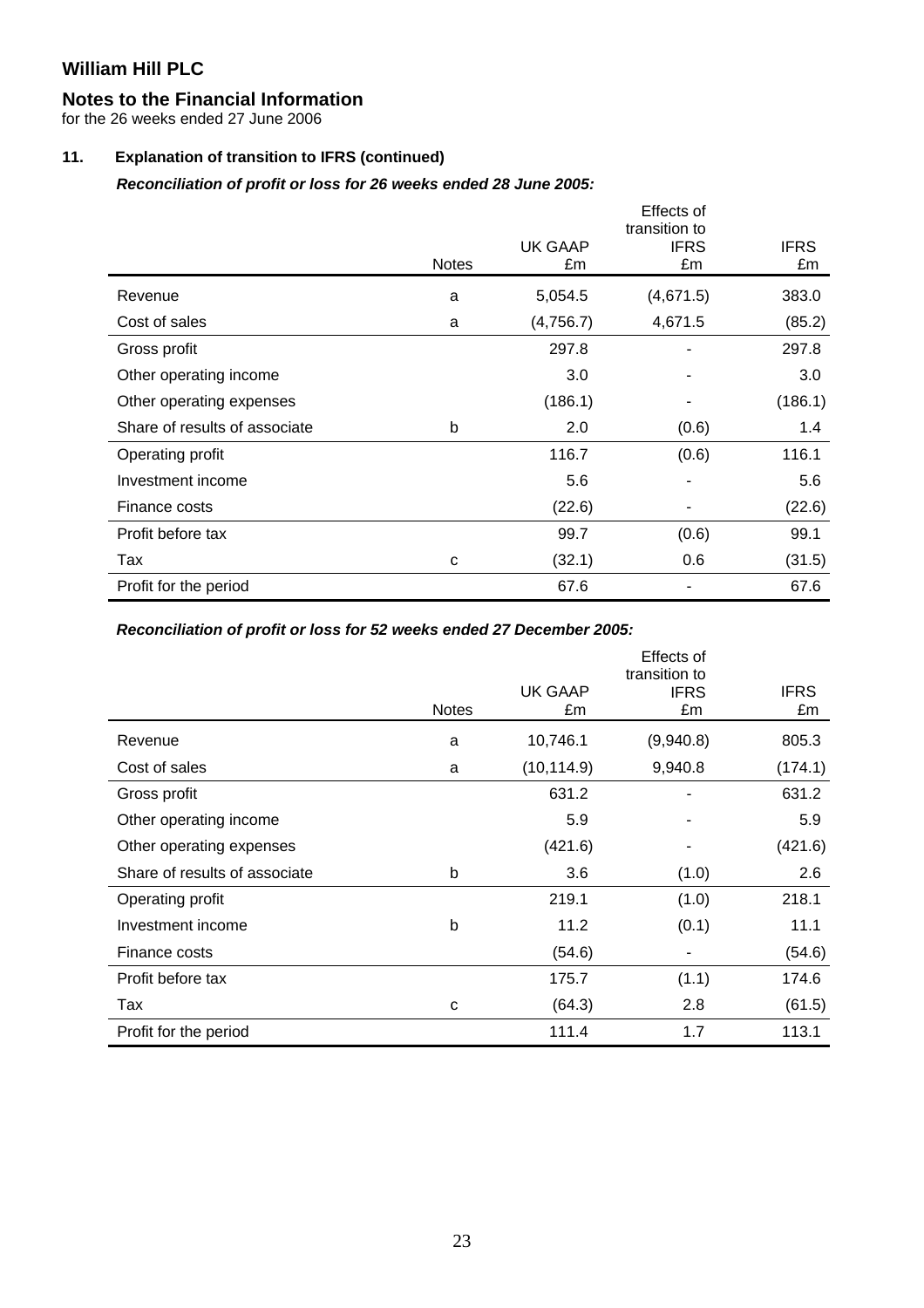### **Notes to the Financial Information**

for the 26 weeks ended 27 June 2006

#### **11. Explanation of transition to IFRS (continued)**

#### *Notes to the reconciliation of profit or loss*

- (a) Revenue and cost of sales under IFRS revenue represents gains and losses on betting activity for all revenue streams. This is different from UK GAAP where revenue from retail, telephone and internet sportsbook (including FOBTs, games on the online arcade and other numbers bets) represents total amounts wagered by customers. The effect of this change is to reduce both revenue and cost of sales by £9,940.8m (26 weeks ended 28 June 2005 - £4,671.5m). This has no impact on operating profit.
- (b) Associate profit under IFRS, the share of the associate's result included in the Group's operating profit is after a charge for interest and tax. These items were shown within the Group's interest and tax charges under UK GAAP. This has the effect of reducing operating profit by £1.0m (26 weeks ended 28 June 2005 - £0.6m), representing interest income of £0.1m (26 weeks ended 28 June 2005 - £nil) and the tax charge of the associate (see (c) below).
- (c) Tax charge the tax charge is £2.8m (26 weeks ended 28 June 2005 £0.6m) lower under IFRS compared to UK GAAP reflecting a combination of:
	- ¾ £1.1m reduction (26 weeks ended 28 June 2005 £0.6m) arising from the different treatment of associate tax highlighted in (b) above; and
	- $\ge$  £1.7m reduction (26 weeks ended 28 June 2005 £nil) reflecting a deferred tax movement on properties acquired via business combinations, which are ignored under UK GAAP but provided for under IFRS.

#### *Explanation of material adjustments to the cash flow statement for 2005 and 2004*

There are no significant adjustments between the cash flow statements produced under IFRS as against UK GAAP.